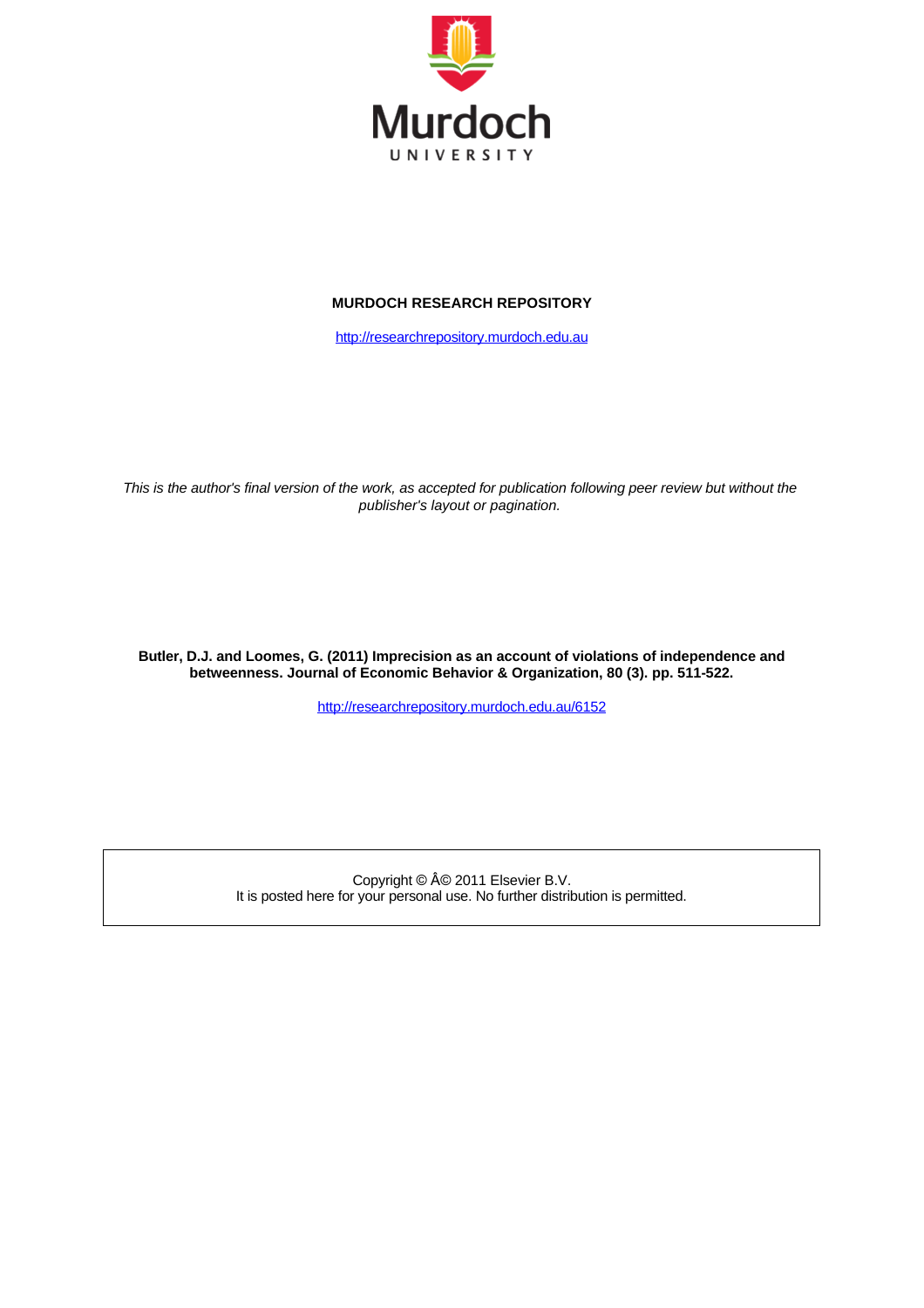Standard competitive markets do not exist for some important goods and services such as many environmental improvements, or a range of health and safety benefits. As a result, some government bodies draw on 'stated preference' methods to provide data about people's values and preferences which may inform policy in these domains. But such survey data are liable to exhibit substantial uncertainty, imprecision and patterns which fail to satisfy various standard assumptions (see, for example, Bateman et al. (2002, Chapter 12) and Loomes (2006)). If such data are to be used for policy decisions which may impact upon people's risks of death, injury and illness, it is important to gain a better understanding of the imprecision in stated preferences and any susceptibility to bias that may be involved.

Experimental research has also shown that even when the 'goods' are relatively familiar and straightforward, many intelligent and numerate individuals find it hard to know their own preferences precisely and may systematically transgress basic axioms of rationality that underpin standard consumer theory and the policy principles that flow from it. If this is true, and given the growing variety and sophistication of goods and services, are there implications for consumer protection? If consumers' preferences *are* imprecise and susceptible to manipulation, this may be used against their own best interests. But it is hard to reach firm conclusions about the right policies to pursue until we have a better model of imprecise preferences. This paper explores some basic issues about the way that people deal with risk, with a view to contributing towards the construction of better models.

During the last three decades, hundreds of studies have been published which report a variety of seemingly systematic violations of expected utility (EU) theory. The breadth and weight of this evidence has inspired more than a dozen alternative decision theories (for a review see Starmer, 2000). However, no single model has been able to accommodate more than a subset of these patterns. For example, different rank-dependent expected utility (RDEU) models can account for violations of betweenness and independence, but cannot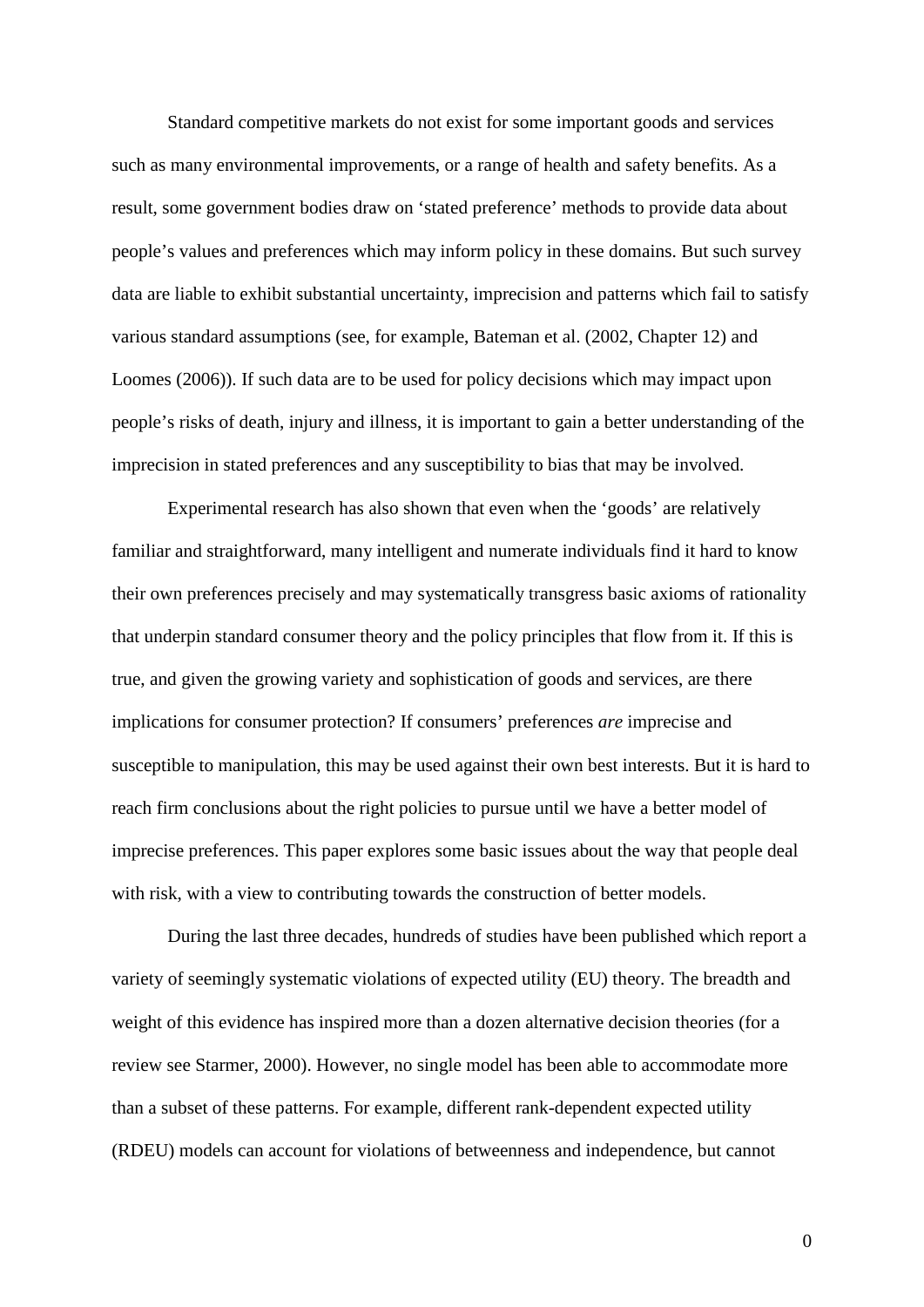explain systematic intransitivity or the preference reversal phenomenon, while other models such as regret theory allow standard preference reversals and certain patterns of cyclical choice but cannot explain many of the violations of betweenness and independence<sup>[1](#page-25-0)</sup>.

Third-generation prospect theory (Schmidt, Starmer, & Sugden 2008) is a generalization of prospect theory which, unlike earlier versions, can account for standard selling preference reversals as well as the other anomalies predicted by prospect theory (pp.212-220). Despite this important advance it still cannot account for buying preference reversals, nor choice cycles. It would also struggle to find plausible parameter values that can capture the strong reversals and non-standard reversals that are reported in Butler and Loomes (2007).

More recently, and partly as a response to those data, Blavatskyy (2009) has produced a model that provides a possible probabilistic choice account of the directions of the asymmetries reported in Butler and Loomes (2007). Blavatskyy argues that his model can also account for some violations of independence and betweenness, although this requires additional assumptions about the non-homogeneity of the probabilistic function. As such, it is in the tradition of taking some deterministic 'core' theory – in this case, EU – and embedding it in some particular stochastic specification to account for seemingly systematic deviations from core principles. Further refinements can be found in Blavatskky (2011). For more discussion and examples of this literature, see the special issue of *Experimental Economics* in late 2005, Wilcox's major review chapter in Cox and Harrison (2008) and chapter 7 in Bardsley *et al*., (2009).

However, our strategy is different. Rather than focusing on a probabilistic model revolving around some specific set of principles or axioms, we consider what insights may be gained from the fairly minimal structure suggested in an unpublished paper by MacCrimmon and Smith (1986) – henceforth, M&S. In Butler and Loomes (2007), we showed how their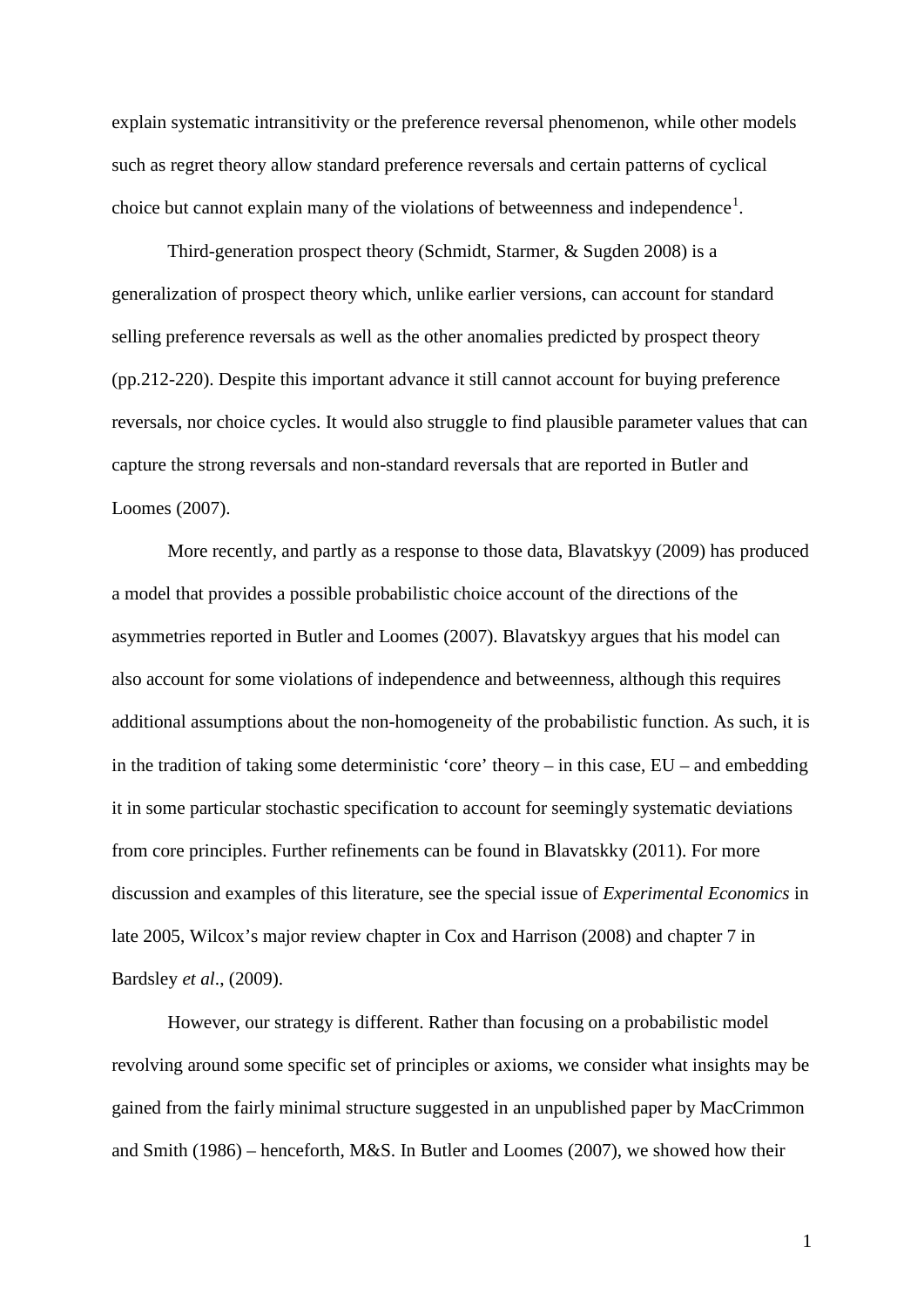model of imprecise preferences, though quite loosely specified, not only accounted for the 'standard' preference reversal phenomenon involving a systematic disparity between choice and certainty equivalent valuation but could also predict an *opposite* asymmetry involving choice and probability equivalents. In the present paper, we consider whether an extension of that same simple model can also accommodate systematic violations of betweenness and independence, and we report experimental data suggesting that this is indeed a possibility.

### **I. The Model**

Consider the Marschak-Machina triangle diagram in Figure 1a.

# FIGURE 1a HERE

This diagram enables us to depict the kinds of lotteries most often deployed in tests of independence and betweenness: namely, lotteries involving combinations of up to three payoffs –  $x_1$ ,  $x_2$  and  $x_3$ , where  $x_3 > x_2 > x_1$  (and where, in most cases – and in our experiment  $- x_1$  is set at 0). In this diagram, the vertical axis shows the probability of  $x_3$  and the horizontal axis shows the probability of  $x_1$ , with the probability of  $x_2$  being given by 1-pr( $x_3$ ) $pr(x_1)$ . Hence the point on the hypotenuse labelled  $M_1$  depicts a lottery offering a 0.8 chance of  $x_3$  and a 0.2 chance of  $x_1$ , while  $M_4$  represents a lottery involving a 0.2 chance of  $x_3$  and a 0.8 chance of  $x_1$ .

Machina (1982) showed that an EU maximizer's preferences over such lotteries can be represented by indifference curves within the triangle that are linear and parallel, each sloping up from the south-west to the north-east and with the slope reflecting the individual's risk attitude (the steeper the slope, the more risk averse the individual). The most frequent violations of independence can be represented by curves that are not parallel but 'fan out' as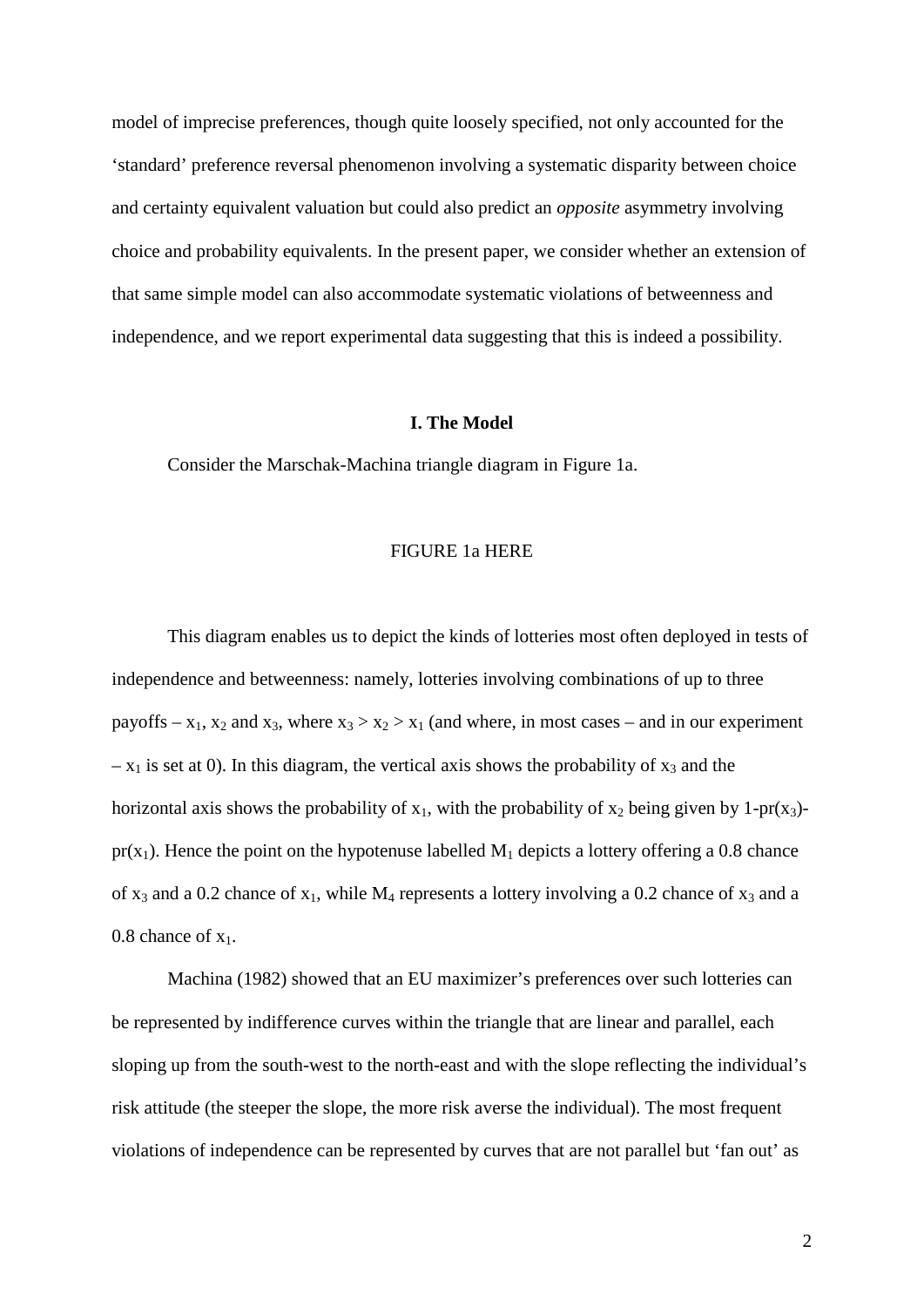if from some point of convergence to the south-west of the right angle of the triangle. Could behaviour taking on this appearance be consistent with the intuition behind the M&S model of imprecise preferences?

We start with the case (which was one we investigated experimentally) where  $x_3 =$ \$40,  $x_2 = $20$  and  $x_1 = 0$ , and suppose that a respondent is asked to identify a lottery  $L_1^*$  on one of the other edges of the triangle which she regards as equivalent to  $M_1$ , where  $M_1$  can be denoted by (40, 0.8; 0, 0.[2](#page-25-1))<sup>2</sup>. In line with M&S, we suppose that the respondent recognises and respects transparent dominance. Thus she recognises that  $L_1^+$  ( = (40, 0.8; 20, 0.2)) and all lotteries above it on the vertical edge strictly dominate  $M_1$ , and therefore realises that  $L_1^*$ must lie below  $L_1^+$ . On the other hand,  $L_1^- (= (20, 0.8; 0, 0.2))$  and all lotteries to the right of it on the horizontal edge are strictly dominated by  $M_1$ , so that  $L_1^*$  must lie somewhere to the left of  $L_1$ <sup>-</sup>.

So the 'permissible' range for equivalents to  $M_1$  consists of all points below  $L_1^+$  on the vertical edge and to the left of  $L_1^-$  on the horizontal edge. A conventional deterministic model would entail that each respondent could identify a single one of those points as the lottery which she regards as exactly as good as  $M_1$ . But the M&S notion of imprecise preferences allows for the possibility that, although the respondent should be able to eliminate some parts of the range, she may end up not being able to say exactly which lottery she regards as equivalent to  $M_1$ .

Purely to illustrate the idea, consider one such individual who is fairly confident that she would prefer an L-lottery to  $M_1$  if it were higher on the vertical edge than, say, (40, 0.6; 20, 0.4) and who is also confident that she would prefer  $M_1$  to any L-lottery located lower down the vertical edge than, say, (40, 0.1; 20, 0.9). However, this leaves an interval on the vertical edge between 0.6 and 0.1, depicted in Figure 1a by the bracket, where she is less than sure about her preferences but from within which she is required to identify a point of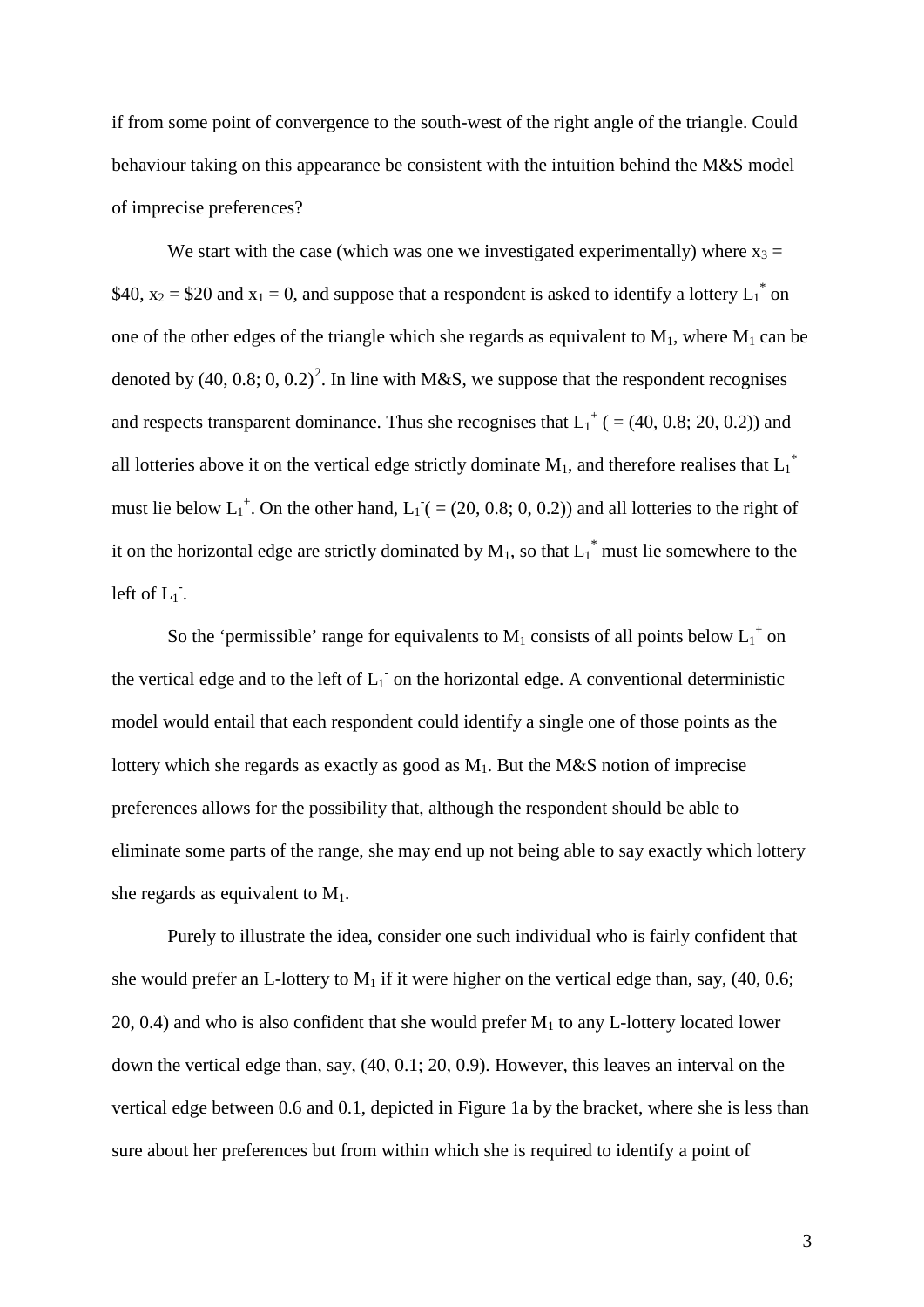equivalence. To keep the example simple, suppose that if a sample of people of this kind were each asked to pick some single point from the interval, they would, between them, generate a distribution of points, the median of which (let us say) happens to be the mid-point<sup>[3](#page-25-2)</sup> of the interval, i.e.  $(40, 0.35; 20, 0.65)$ . For the purposes of the current exposition, let us take this as the 'representative' response and label it  $L_1^*$  in Figure 1a. If we connect this representative equivalence to  $M_1$  by a straight dashed line, we have a depiction of one indifference curve in the triangle.

Now consider Figure 1b and a corresponding account of trying to identify an equivalent for  $M_4$  ( = (40, 0.2; 0, 0.8)).

# FIGURE 1b HERE

We can see that  $L_4^+$  and every point above it on the vertical edge dominate  $M_4$ , while  $L_4^-$  and every point to the right of it are dominated by  $M_4$ , so the lottery regarded as equivalent to  $M_4$ must lie somewhere along the stretch of edges between those two points. The typical individual is, let us say, sure she would prefer every L lottery on the permissible section of the vertical edge and anywhere to the left of (20, 0.8; 0, 0.2) and is also sure she would prefer M4 if the alternative L lottery were worse than (20, 0.3; 0, 0.7). Suppose once again that the representative response is the mid-point of this 'imprecision interval' – in this case, (20, 0.55; 0, 0.45), which we label  $L_4^*$  in Figure 1b. The dashed line in Figure 1b depicts the relevant representative indifference curve.

A comparison between Figures 1a and 1b shows that the gradient of the slope joining  $M_1$  and  $L_1$ <sup>\*</sup> is 2.25, considerably steeper than the slope of 0.57 joining  $M_4$  and  $L_4$ <sup>\*</sup>, and consistent with the 'fanning out' pattern characteristic of many data sets. These are only examples, of course, and their purpose is simply to illustrate how the intuitions behind the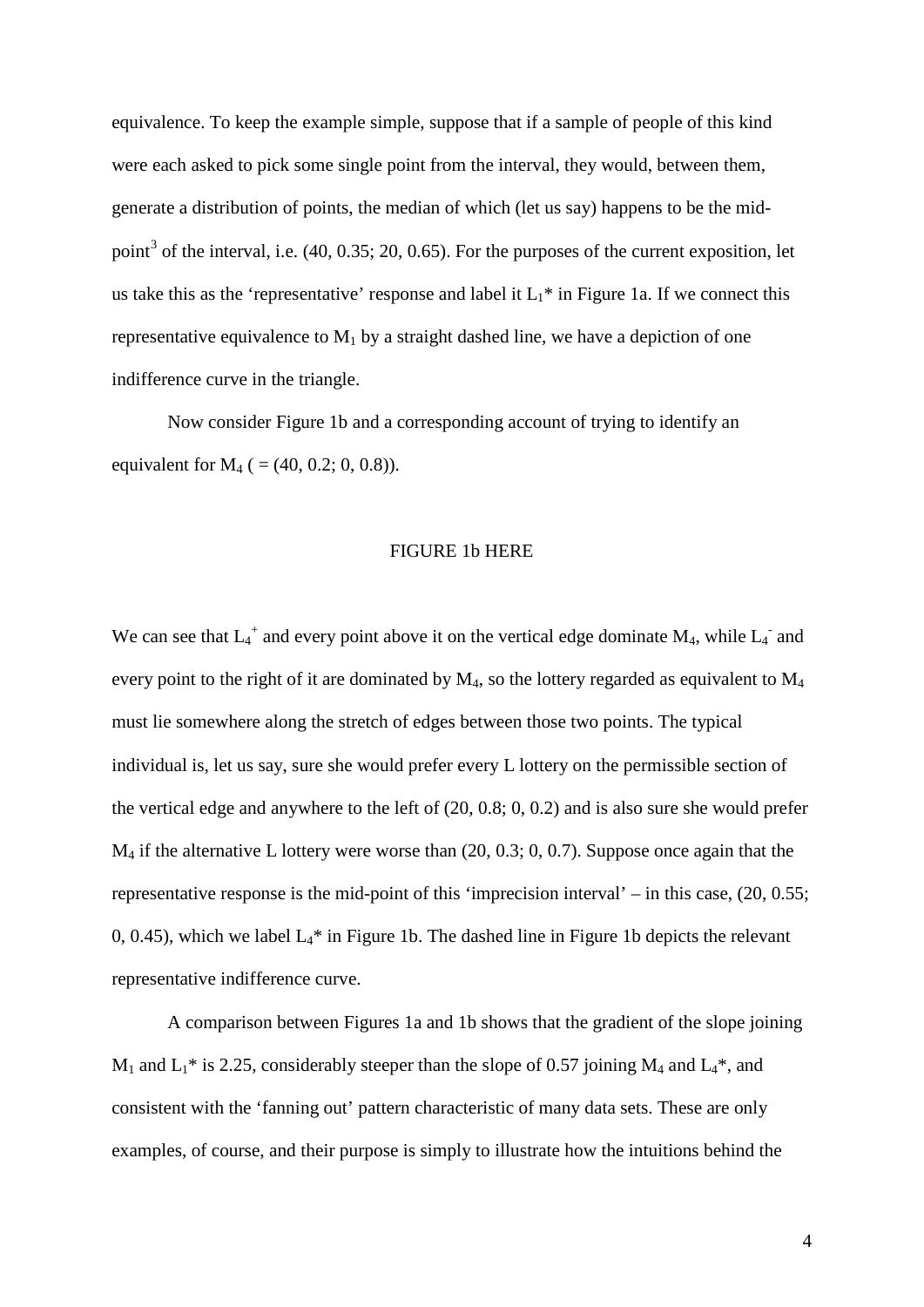M&S model might be extended to the Marschak-Machina framework; and in so doing, to indicate the *potential* for predicting behaviour within that environment which violates EU in the way typically reported. Whether actual behavior operates broadly along the lines of the example is what the experiment set out to investigate.

To be as faithful as possible to the M&S notion, rather than focus exclusively upon the 'representative' point in the middle of the interval, we may allow that a respondent might, on any particular occasion, opt for a point anywhere within the interval. Without imposing some probability distribution over the interval, this entails observing gradients for the indifference curve between  $M_1$  and  $L_1^*$  drawn from the range between 1 and 3.5, while gradients for the indifference curve between  $M_4$  and  $L_4^*$  would, in this example, be drawn from the range between 0.33 and 2. So while there is some overlap in these ranges, and there could be pairs of observations where the M4-L4\* gradient would actually be *steeper* than the  $M_1-L_1^*$  gradient (which would look like 'fanning-in'), there is clearly more scope for the opposite inequality typical of fanning-out.

For those readers who find the above examples too *ad ho*c, a more general way of thinking about the model may be helpful. Consider first the lottery on the vertical edge which has the same *expected value* as  $M_1$  and so marks the boundary between risk aversion and risk seeking. That lottery is (40, 0.6; 20, 0.4) – call it  $L_1^{EV}$ . Four-fifths of the interval between  $L_1^+$ and  $L_1$ <sup>-</sup> lie below  $L_1^{EV}$ , indicating the scope for imprecision to favour equivalences for  $M_1$ that show up as risk *averse*. For  $M_4$ , the equivalent lottery on the horizontal edge,  $L_4^{EV}$ , is  $(20, 0.4; 0, 0.6)$ . In this case, four-fifths of the interval between  $L_4^+$  and  $L_4^-$  lie *to the left* of  $L_4^{\text{EV}}$ , so that imprecision would be more likely to pull equivalences for  $M_4$  in the direction of risk *seeking*. The specific examples shown in Figures 1a and 1b are just particular cases of the general tendency, consistent with the body of past evidence, for individuals to give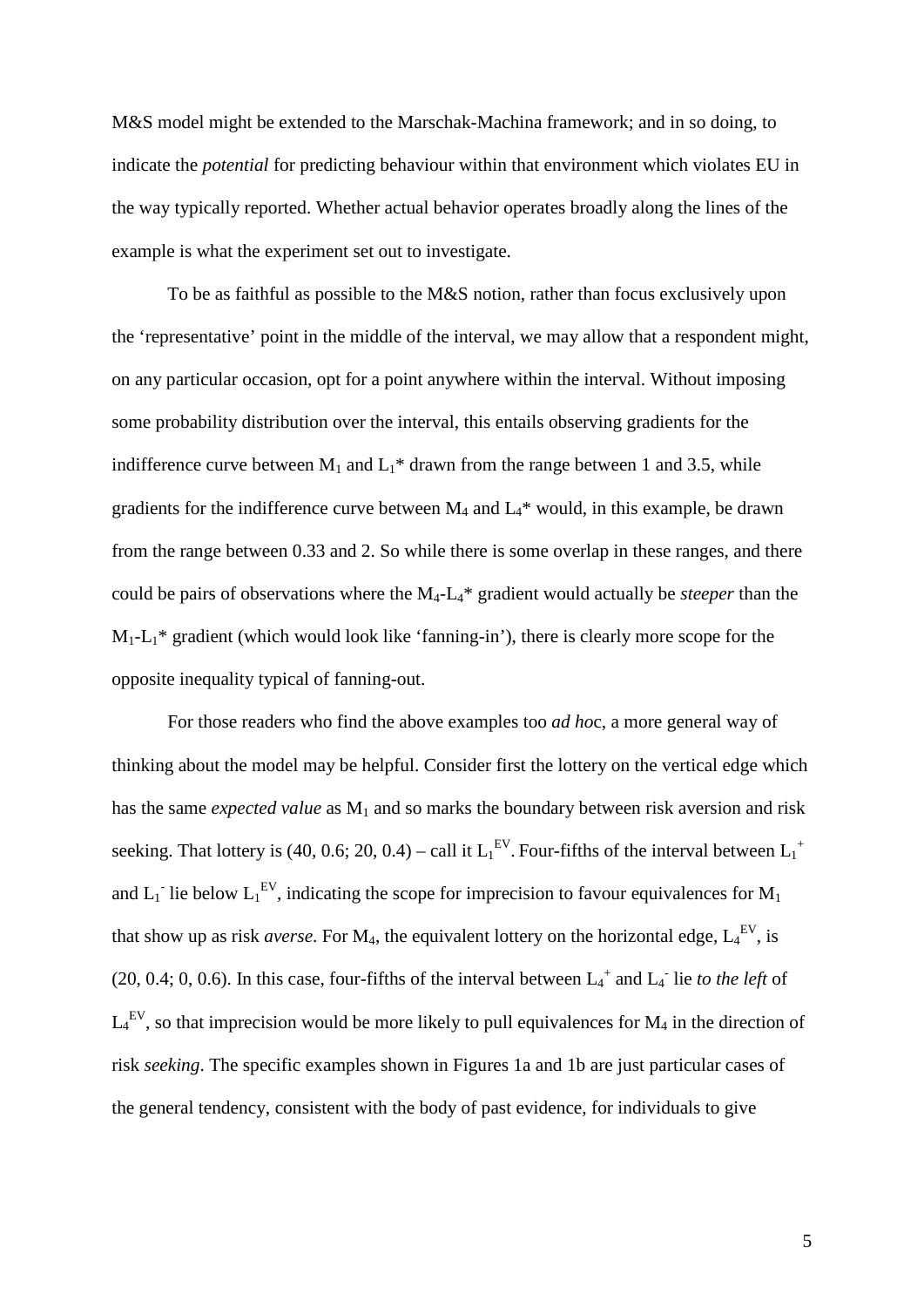responses which look risk averse in the middle and upper part of the triangle but appear to be risk seeking in the bottom right hand corner.

The way in which the same notion of imprecision might also account for violations of betweenness can be demonstrated in conjunction with Figure 2.

# FIGURE 2 HERE

Consider the case where the values of  $x_3$ ,  $x_2$  and  $x_1$  are such that the representative equivalent  $L_2^*$  for  $M_2$  is the lottery (x<sub>2</sub>, 0.9; x<sub>1</sub>, 0.1) on the bottom edge, so that the straight line connecting  $L_2^*$  to  $M_2$  passes through  $M_5$ . Betweenness entails that the representative equivalent for  $M_5$  should then also be  $L_2^*$ . However, transparent dominance constrains the interval for M<sub>5</sub> to lie somewhere inside the range from  $L_5^+$  ( = (x<sub>3</sub>, 0.2; x<sub>2</sub>, 0.8)) to  $L_5$ <sup>2</sup>, ( = (x<sub>2</sub>, 0.8;  $x_1$ , 0.2)). Thus three times as much of the 'permissible' range lies to the left/above  $L_2^*$  as lies to the right of it. Of course, this does not necessarily mean that the imprecision interval for  $L_5$ <sup>\*</sup> will reflect those exact proportions; but on the other hand, there is clearly much more scope for the bulk of that interval to lie to the left of  $L_2^*$ , in which case  $M_5$  would appear to be preferred both to  $M_2$  and to  $L_2^*$ , a result which would violate betweenness predominantly in the direction of convexity, as has often been reported – see, for example, Camerer (1995).

Those who are accustomed to thinking in the way that economists are trained to think, whereby individuals are supposed to make their choices on the basis of reasonably stable, well-articulated and self-contained preferences, might be uncomfortable with the implication that the limits and range of the permissible interval may play an influential role in shaping patterns of response. However, such an implication is consistent with an established body of psychological evidence.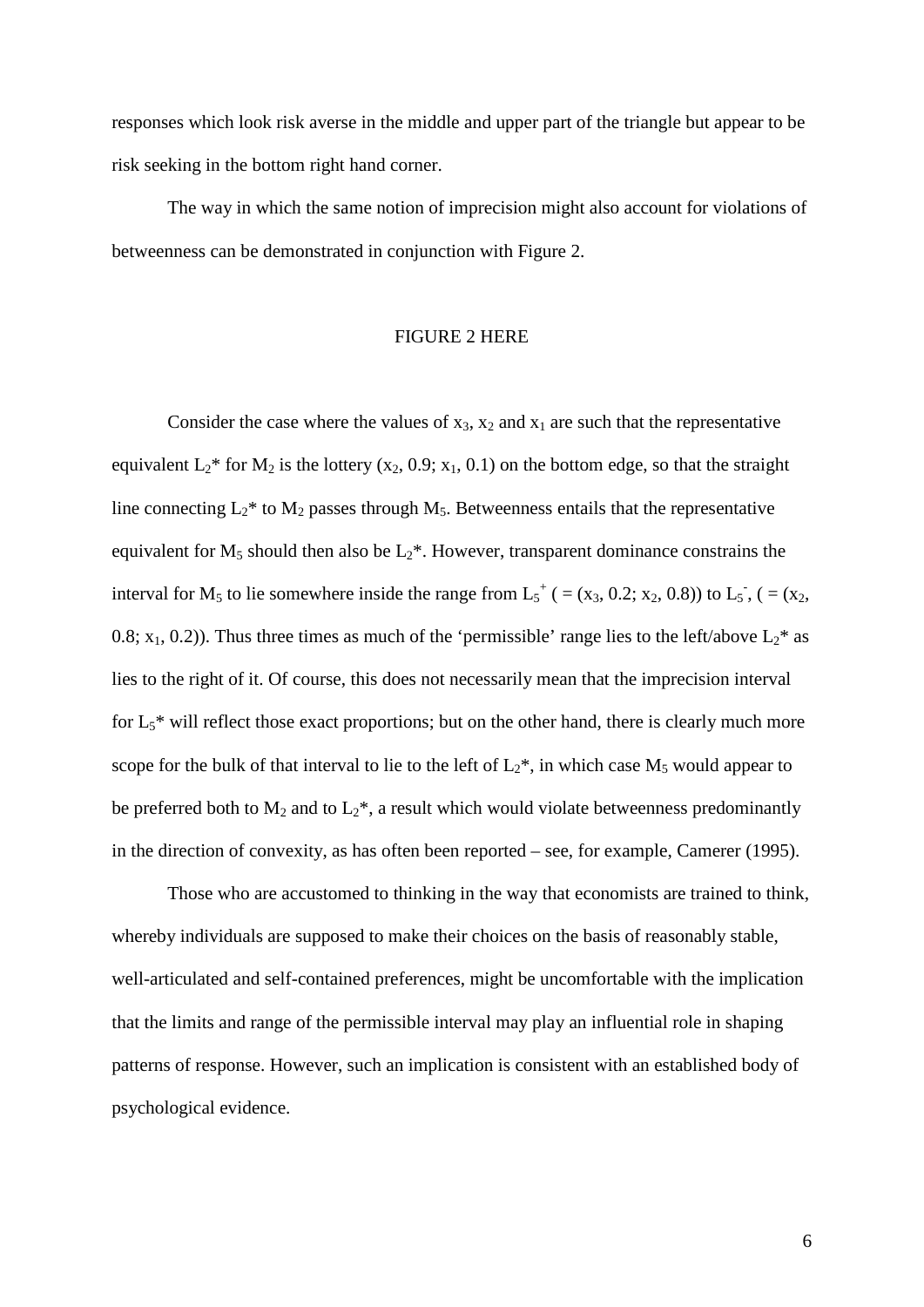For example, Parducci and Wedell (1986) discussed range-frequency effects, whereby people's judgments of the values of items could be influenced by their ranking in whatever range and/or set of other items they were embedded. If respondents had clear and precise preferences, their judgments would be much less susceptible to changes in the range or distribution of other alternatives. But if preferences are somewhat imprecise, it may be a reasonable strategy for decision makers to look for points of reference – such as alternatives which dominate or are dominated – that eliminate some possibilities and facilitate a greater focus. Thus it may not be surprising to find those 'sure' points of reference exerting some influence.

Inconvenient though it may be from a normative perspective or for the enterprise of building general all-purpose models, such influences do appear to play a role even in the controlled conditions of laboratory experiments involving lotteries with no more than two or three modest monetary sums and relatively straightforward probabilities. For example, Bateman et al (2007) found clear evidence of range-frequency effects when certainty equivalents were inferred from ranking exercises. They describe (p.52) how two lotteries, labelled I and J, were ranked in two separate sets, one of which was composed of other lotteries that were generally more attractive than I and J, while the other set contained lotteries that were mostly less attractive. The same sure sums were included in both sets, but the differences in the distributions of other lotteries resulted in the inferred certainty equivalents of I and J being some 50% higher when included in the less attractive set than when the majority of other lotteries were more attractive. In a somewhat different task, Blavatskyy and Kohler (2009) found strong evidence of range effects when using the Becker, DeGroot & Marshak (BDM) valuation mechanism for lotteries by comparing a restricted and unrestricted interval from which the valuations could be drawn.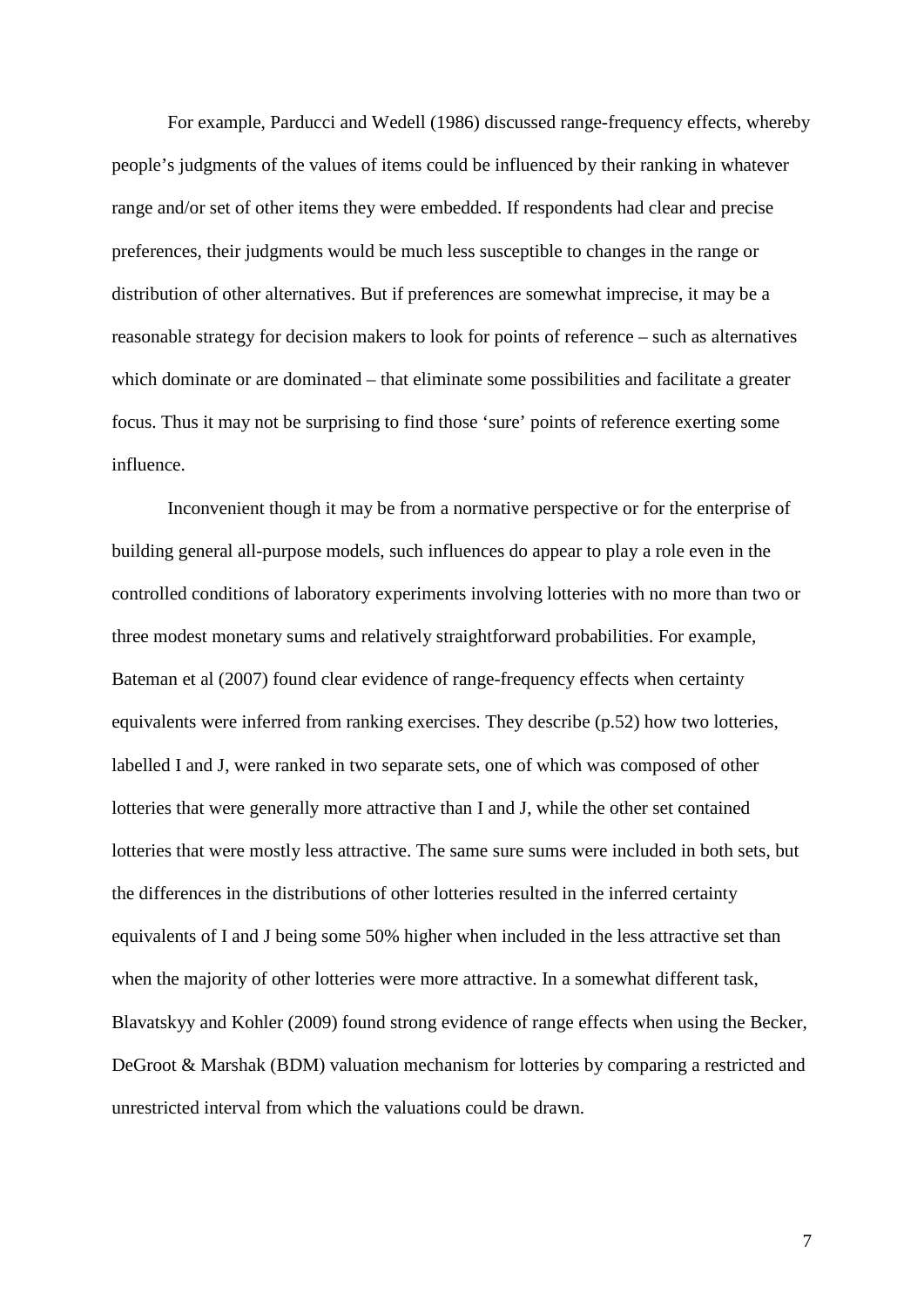To summarise, then, the main implications and issues of interest in our application of the M&S model to the present context are as follows:

- a) Most individuals are liable to manifest a degree of imprecision in their statements of their preferences, reflected by an 'imprecision interval' for each M-lottery.
- b) In the vicinity of the  $L_i^+$  lottery that dominates  $M_i$  and also in the vicinity of the  $L_i^$ lottery that is dominated by  $M_i$ , individuals will express high confidence in their choices, but for most individuals there will typically be a non-trivial imprecision interval.
- c) While the average size of the imprecision intervals might be strongly influenced by the ranges between  $L^+$  and  $L$ , we were interested to see whether other features might exert some influence. For example, while the lengths of the lines that constituted the 'permissible' range were the same for all of  $M_1$ - $M_4$ , the distance between hypotenuse and edge varied, being greater for  $M_2$  and  $M_3$  than for  $M_1$  and  $M_4$ . If these distances are related to the (dis)similarity between lotteries, and if dissimilarity adds to uncertainty about preferences (see Buschena and Zilberman (1999) for a discussion of this possibility), we might see this reflected in the widths of the imprecision intervals. Likewise, increasing the  $x_3$  payoff while holding  $x_2$  and  $x_1$  constant may be regarded as generating greater dissimilarities, and this might also correlate with imprecision intervals.
- d) The  $L_i$ -lottery giving the same expected value as an  $M_i$ -lottery may lie much closer to  $L_i^+$  for some  $M_i$ , and closer to  $L_i^-$  for other  $M_i$ . This asymmetry may cause choices to appear more (less) risk averse in some evaluations than in others.

The next section describes the experimental design intended to investigate how far the various possibilities outlined above are manifested in actual behaviour. Section III reports the results and concludes with a discussion of their interpretation and possible implications.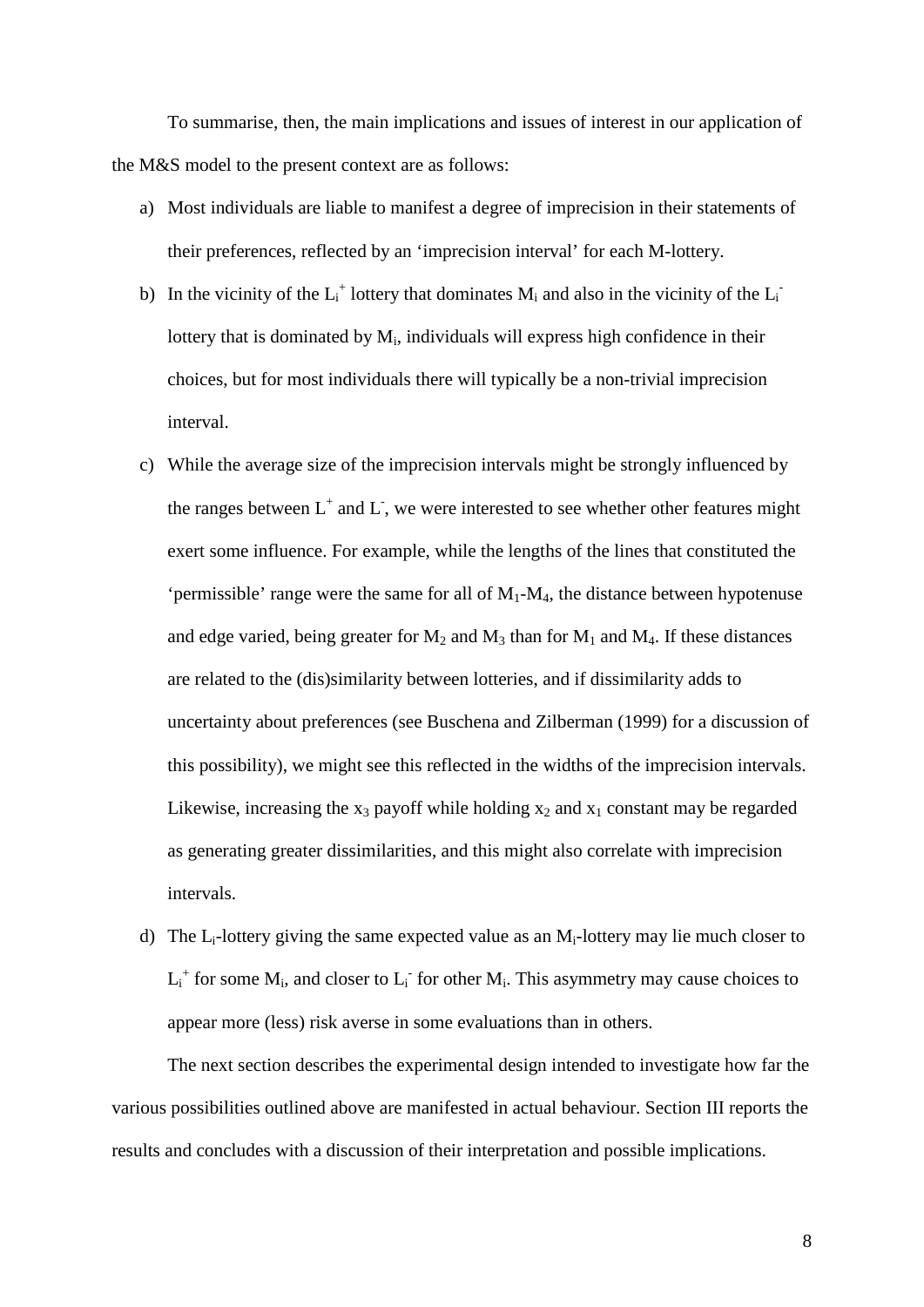#### **II. Design and Implementation of the Experiment**

The design was built around two Marschak-Machina triangles. One of these was described in the previous section; the other was the same in every respect except that  $x_3$  was set at \$60 rather than \$40. Respondents were allocated at random to one or other of the two triangles.

Our first objective, in Stage 1 of the experiment, was to get respondents to compare each of the fixed lotteries  $M_1-M_5$  with a series of alternative L lotteries located on the vertical and horizontal edges of the triangle, and to identify the point at which they switched between the M lottery and the L alternative.

To illustrate how we did this, take the case where the fixed lottery was  $M_2$  in the \$60 sub-sample: that is, it offered a 0.60 chance of \$60 and a 0.40 chance of 0. This lottery was presented on a computer screen as option A. The alternative, option B, was a lottery on the vertical or horizontal edge. For half of each sub-sample (again, determined at random), B was initially located on the vertical edge at  $L_2^+$ : so in this case, for that half of the sub-sample, B initially offered a 0.60 chance of \$60 and a 0.40 chance of \$20. For the other half of the subsample, B was initially located on the horizontal edge at  $L_2$ , offering a 0.60 chance of A\$20 and a 0.40 chance of 0.

Because we were interested in the role of imprecision in explaining behaviour, we set out not only to identify respondents' stated preferences but also aimed to obtain some measure of the confidence with which those preferences were recorded. To that end, respondents were asked to respond in one of four ways, which we recorded on a 1-4 scale: if they "definitely preferred" option A, we coded it as 1; if they "probably preferred" A, a 2 was recorded; 3 signified "probably preferring" B; and a definite preference for B was coded as 4. (The instructions, available on request, explained the terms "definitely prefer" and "probably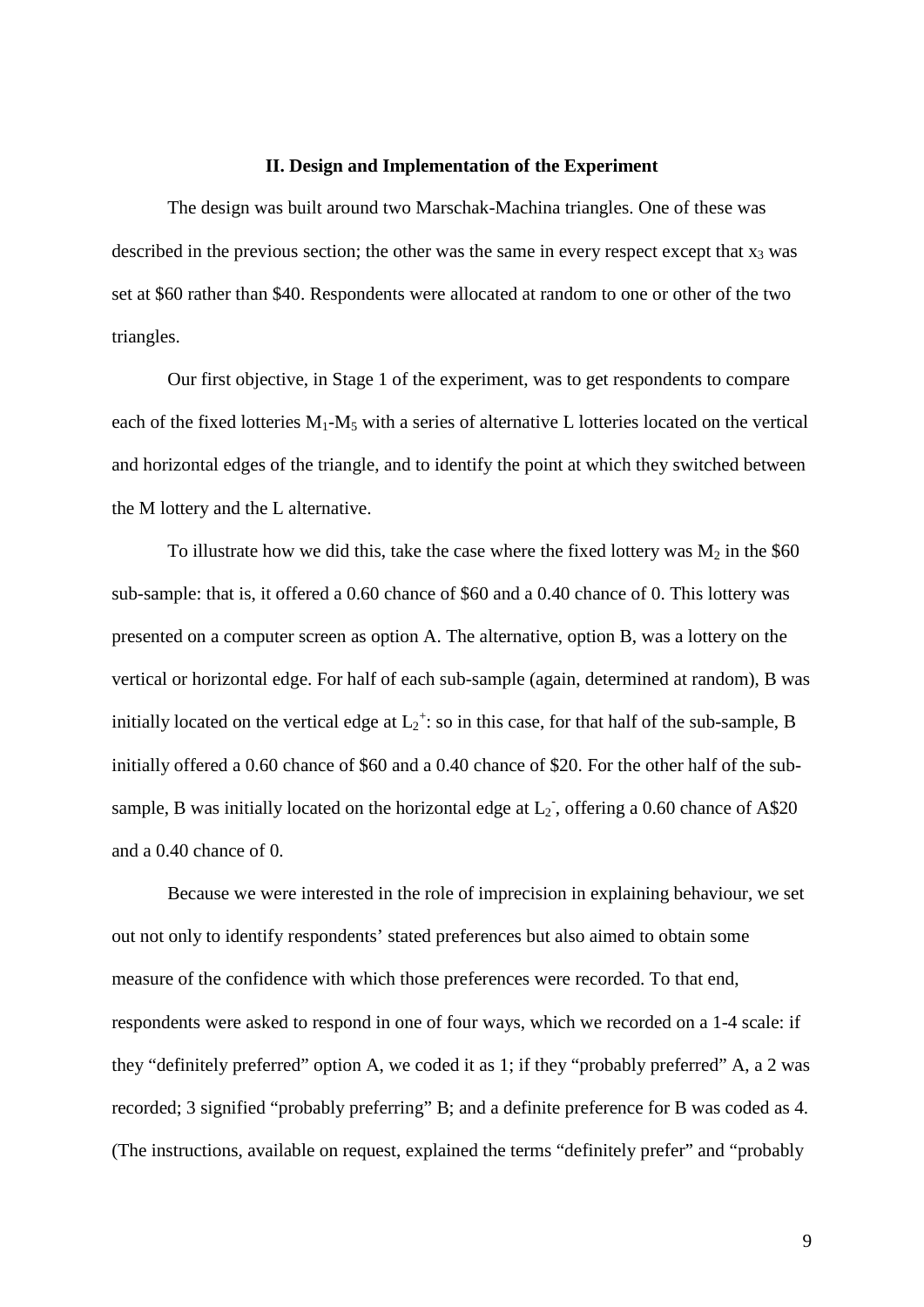prefer" in more detail.)

To illustrate how this worked, consider first a respondent initially presented with a choice between  $M_2$  (i.e., A) and  $L_2^+$  (i.e., B). Since B here dominates A, almost every respondent signified a definite preference for B, coded as 4. Once the initial response had been recorded, the computer program changed B, making it two points worse: that is, displaying a lottery which offered (\$60, 0.58; \$20, 0.42) instead of the initial (\$60, 0.6; \$20, 0.4). The respondent was then asked again to state their preference and the confidence with which they held it. Thereafter, B was made progressively worse, so that it moved steadily down the vertical edge, reducing the chances of \$60 and increasing the chances of \$20, until B reached the corner (the certainty of \$20), after which point B moved along the horizontal edge until it eventually became  $L_2$ , where the procedure came to an end.

So for those starting on the vertical edge and initially recording 4's, there came a point at which they indicated that they still chose B but no longer felt so sure, coded as 3. As B was degraded further, there came a point at which the respondent switched from B to A: if this was initially a 'probable' preference for A, it was recorded as 2; when, after further degradation of B, it became a definite preference for A, it was recorded as 1.

We refer to the treatment where B initially dominated A, and then was progressively degraded, as 'iterating down'. For the other half of the subsample, B was initially set at  $L_2$ and the program progressively improved it, in effect moving B leftwards along the horizontal edge towards the corner, then up the vertical edge until it became  $L_2^+$ . We refer to this treatment as 'iterating up'. Within a sub-sample, the same direction of iteration was used for all five fixed lotteries, the only difference being that for  $M_5$  the iteration involved decrements or increments of one point at a time, rather than the two-point changes used for each of the four lotteries on the hypotenuse<sup>[4](#page-25-3)</sup>.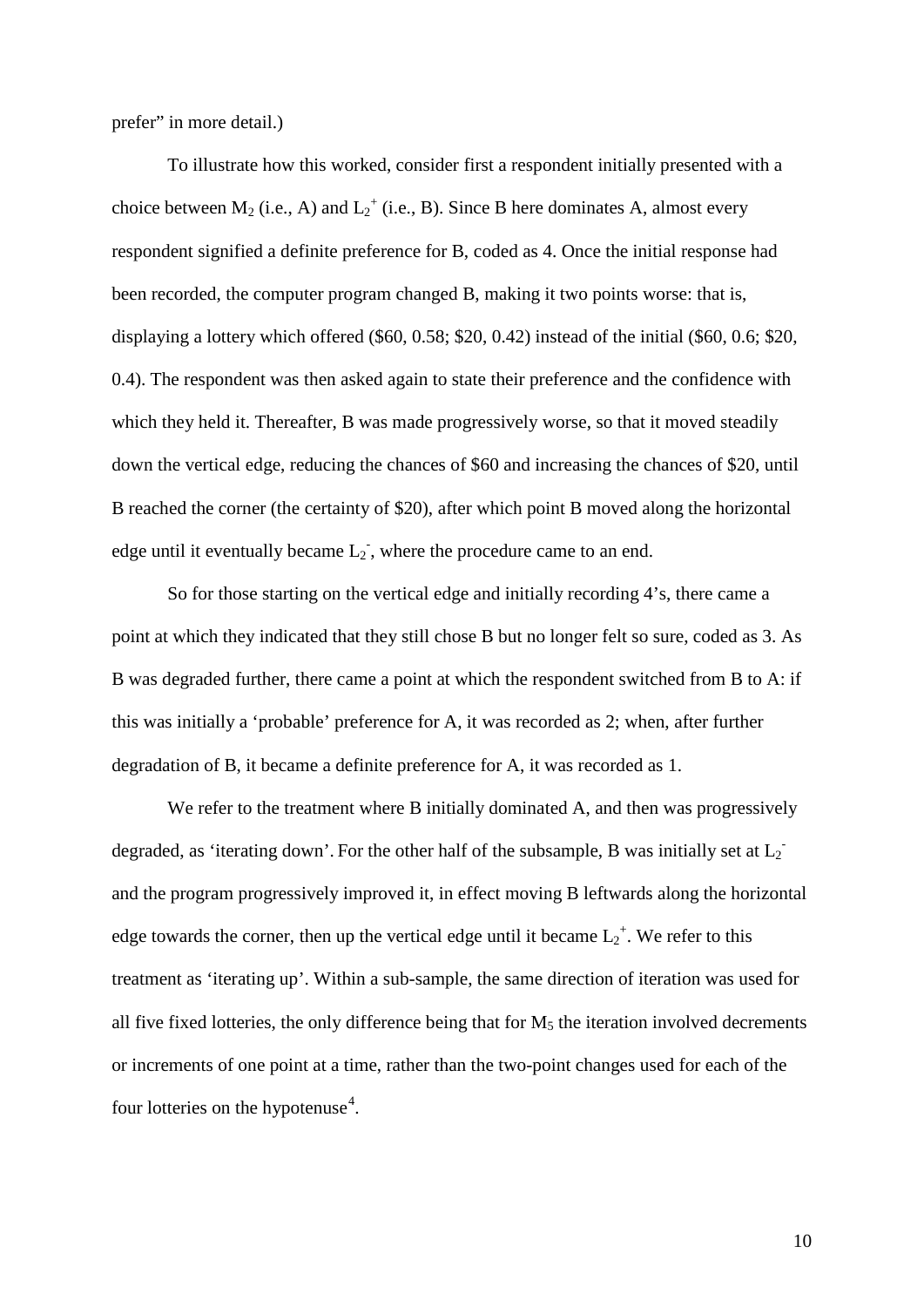In this way, in the course of Stage 1 of the experiment, we elicited from each respondent their implied point of indifference between the M and L lotteries (the  $2 \leftrightarrow 3$ switchpoints) and also some indication of the intervals (between the  $1 \leftrightarrow 2$  switchpoint and the  $3 \leftrightarrow 4$  switchpoint) over which they considered themselves to be less than sure about their preference<sup>[5](#page-25-4)</sup>. We neither claim nor require that this represents the same level of confidence for different respondents. It is necessary only that whatever a particular respondent regarded as the point of transition between a 'definite' and a 'probable' preference in the case of one pair of lotteries would correspond with that same respondent's judgment of their own confidence for the other pairs.

The main objective of these questions in the experiment was to explore how far our extension of the M&S model might be able to account for violations of betweenness and independence. However, the bulk of the existing body of evidence has taken the form of pairwise choice data, so we wanted to see how the patterns yielded in Stage 1 by iterating through a succession of very similar pairwise choices would compare with the usual approach of asking respondents to make a number of separate one-off choices between a variety of predetermined pairs. Note that these pairs were the same for all subjects and fixed in advance, so subjects could not affect their future choices by their responses in Stage 1.

To this end, Stage 2 of the experiment involved presenting each subsample with a set of 20 pairwise choices: that is, 4 B's for each of  $M_1-M_5$ , with each B chosen to produce a particular gradient of the line connecting it to A, as shown in Figure 3 for the \$60 triangle. These gradients, which we shall denote by  $g_1 \dots g_4$ , were as follows:

|                                        | $\mathbf{g}_1$ | $\mathbf{g}_2$                         | $\mathbf{g}_3$ | $\mathbf{g}_4$ |
|----------------------------------------|----------------|----------------------------------------|----------------|----------------|
| When $x_3 = $40$ , the gradients were: |                | 1, $1\frac{2}{3}$ , $2\frac{1}{2}$ , 5 |                |                |
| When $x_3 = $60$ , the gradients were: | $\frac{1}{2}$  | 1. 2.                                  |                |                |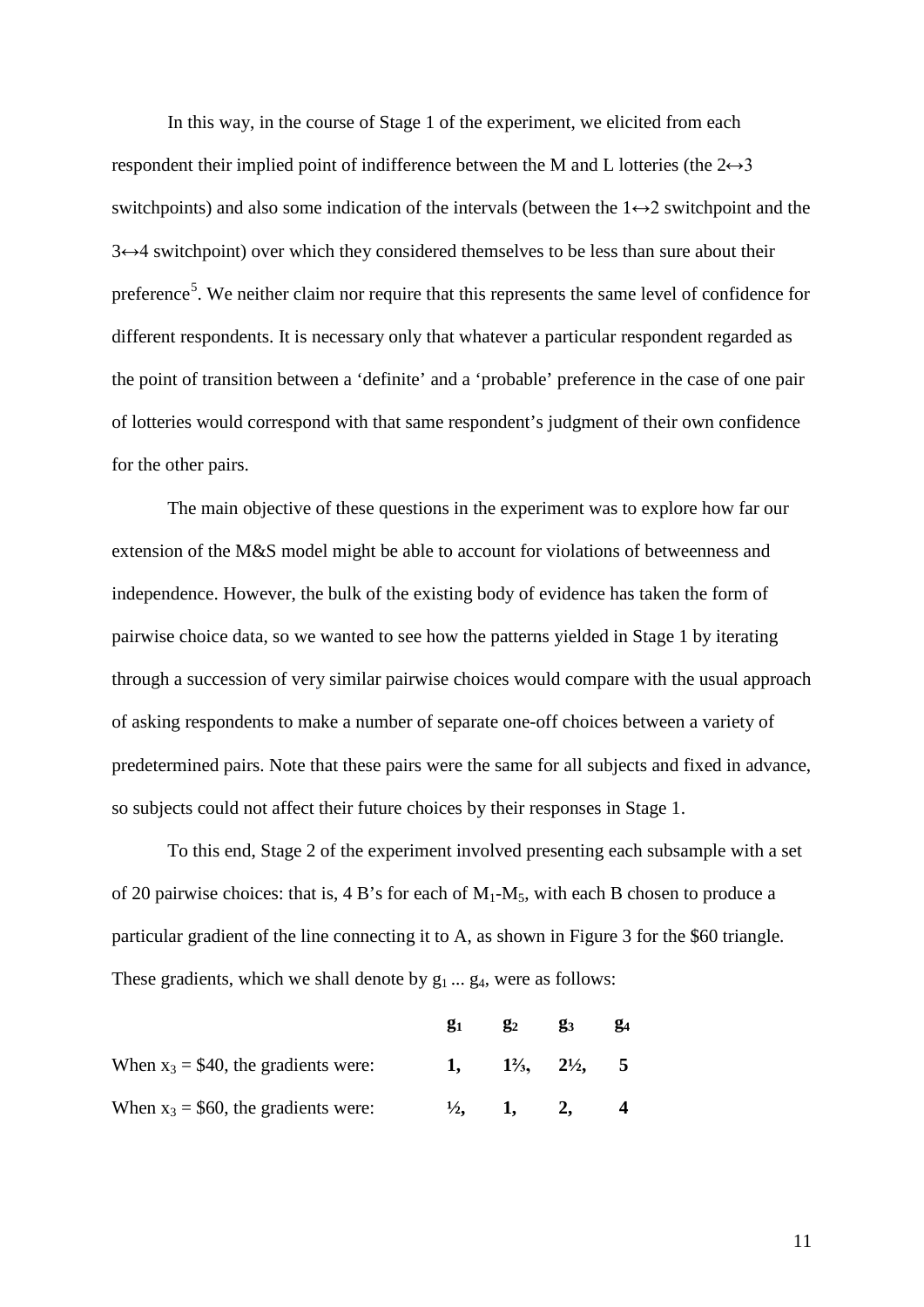Because a risk-neutral subject's indifference curves would have a gradient of 1 when  $x_3 = $40$  but a gradient of  $\frac{1}{2}$  when  $x_3 = $60$ , it was necessary to use a different set of gradients in each triangle to obtain useful data from each.

#### FIGURE 3 HERE

We know of no way of making incentive compatible the distinction between stating a 'definite' preference and stating a 'probable' preference. We doubt that such a mechanism can be devised – at least, not in a form simple and transparent enough to work without creating additional uncertainty. So we relied upon respondents making the distinction simply because we asked them to do so and because they found that distinction meaningful. Someone skeptical of our interpretation might question the status of responses to procedures not directly linked to financial incentives. It might be suggested that respondents really have fairly precise preferences which they reveal with reasonable accuracy when offered the appropriate financial incentives, but that in the absence of such incentives they have no motivation to engage properly with the tasks and answer questions carefully. So is it right to rely on data from the iterative procedures to inform us about behavior when the stakes are real?

A comprehensive discussion of the general importance (or otherwise) of financial incentives in decision experiments is beyond the scope of this paper (though see Bardsley *et al*., 2009, chapter 6), so we address our remarks to the specific question of the usefulness of our imprecision data for understanding the phenomena central to this paper. We suggest that this issue might be judged on the basis of two criteria: first, whether the data show reasonable signs of being the product of engagement and deliberation, as opposed to being generated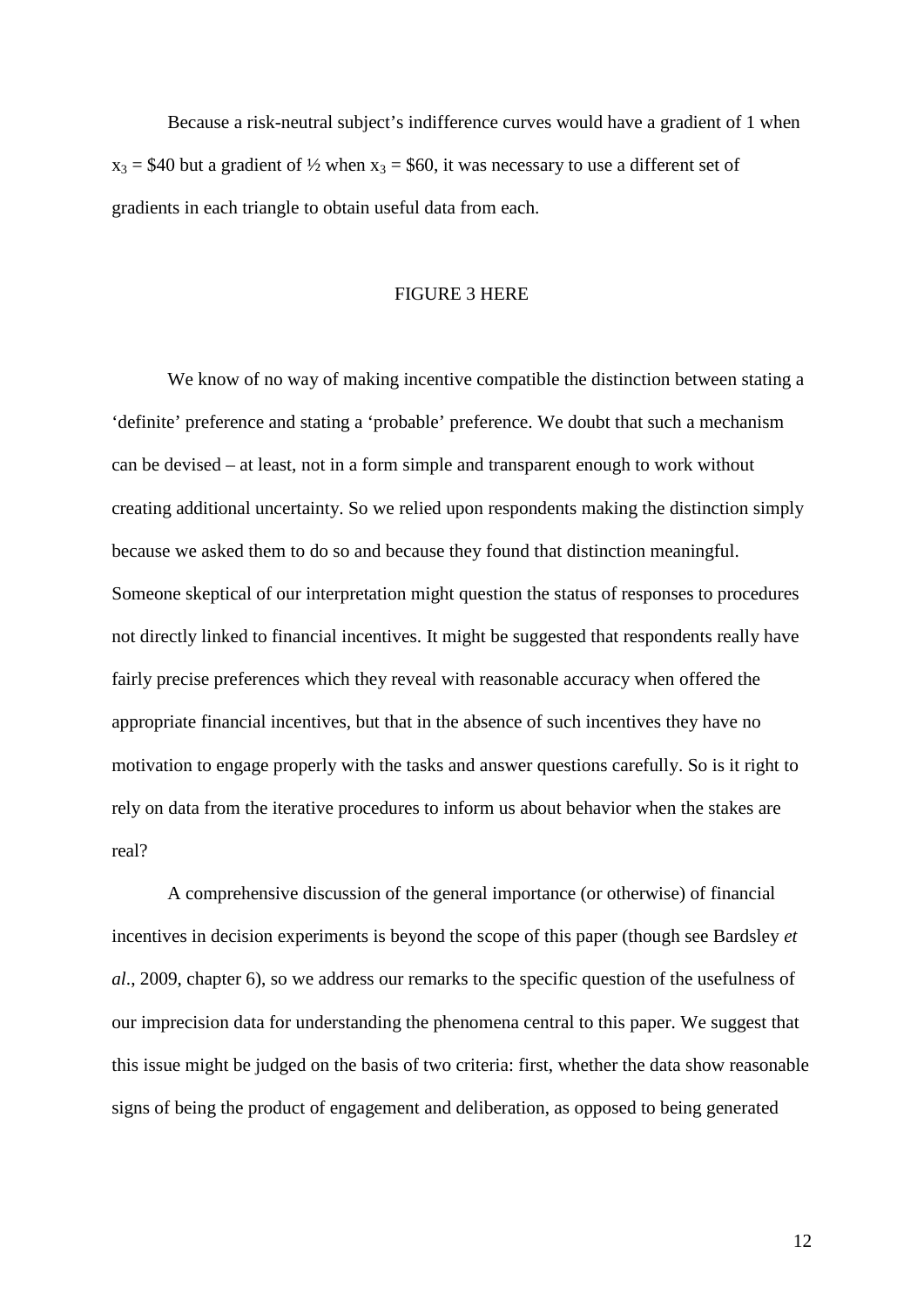haphazardly, with little thought or effort; and second, whether they tell a story that is broadly consistent with patterns in the incentive-linked responses.

Regarding the first question, the great majority of our respondents expressed definite preferences over some ranges and more tentative preferences over other ranges on either side of the point where they switched from one option to the other, and did so in ways which showed considerable and systematic responsiveness to the characteristics of the different questions. Respondents were clearly *not* changing from 'definite' to 'probable' preference, or vice-versa, after much the same numbers of steps in the iterative procedure, irrespective of the nature of the lottery: for example, the  $1 \leftrightarrow 2$  switch-point for  $M_1-M_4$  was typically 25% (in the \$40 triangle) and 30% (in the \$60 triangle) of the distance from the bottom of the iterative range, while the  $3 \leftrightarrow 4$  point was 50% of the way along for the \$40 triangle and 55% for the \$60 triangle.

The questions relating to betweenness and independence alternated with questions investigating preference reversals, as reported in Butler and Loomes (2007). So we are able to examine whether switchpoints were sensitive to the differences between the 'triangle' questions and the preference reversal questions. They were: the  $1 \leftrightarrow 2$  switch-point for the certainty equivalent of the \$-bet was typically between 15% and 20% of the distance from the bottom of the iterative range, while the  $3 \leftrightarrow 4$  point was just over 40% of the way along (i.e. less than halfway); while the  $1 \leftrightarrow 2$  switch-point for the certainty equivalent of the P-bet was typically between a third and a half way along the range, with the  $3 \rightarrow 4$  switch-point lying roughly 60%-80% of the way along (depending on the direction of iteration). Given the different probabilities of winning offered by these bets, this seems entirely consistent with the proposition that respondents were attending to the parameters of the lotteries and trying to reflect their feelings about them. All this suggests that most participants had at least some intuitive feel for the distinction between 'definite' and 'probable' preference and, having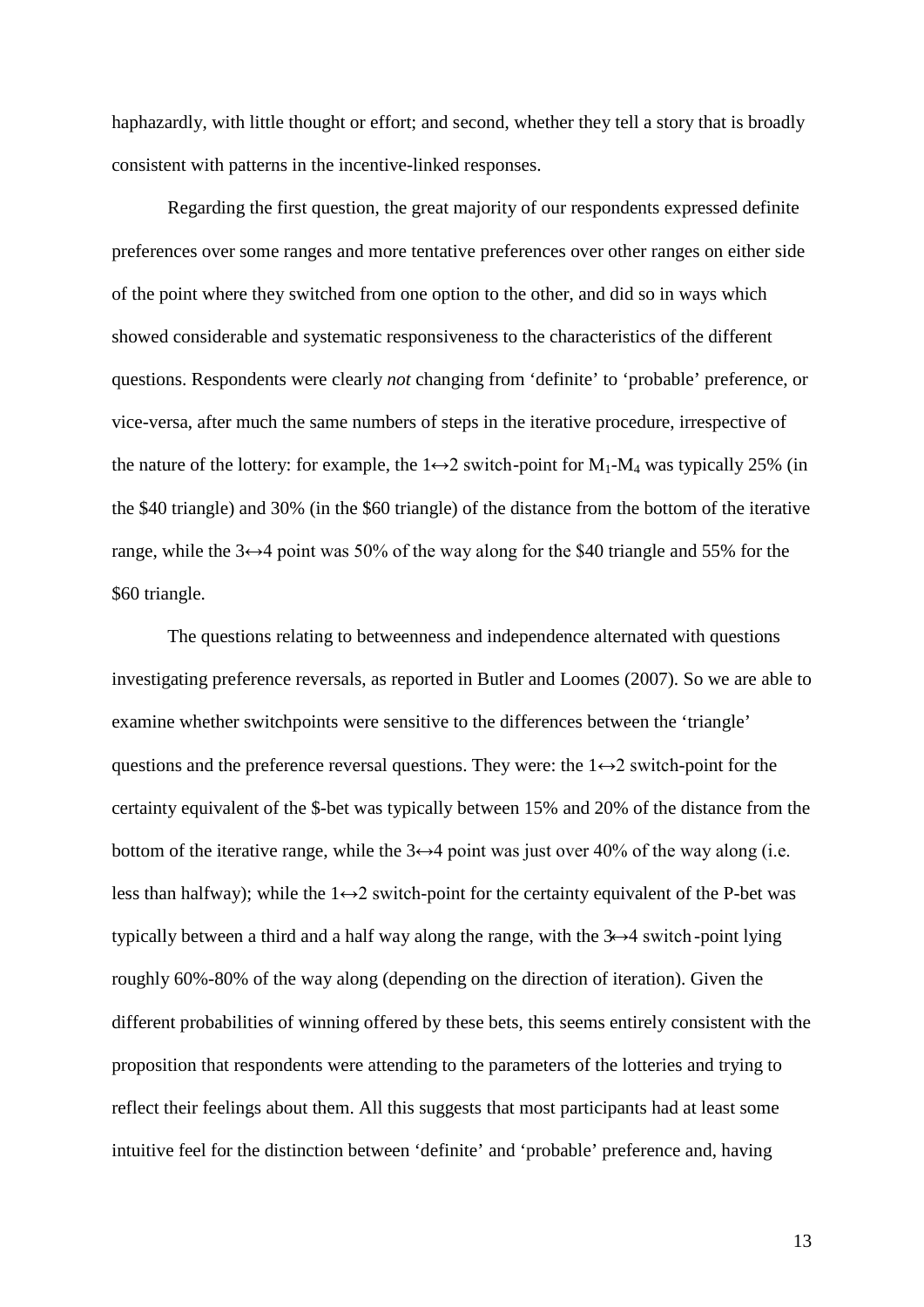been asked to do so, reported those feelings as best they could and in a manner that was broadly responsive to the varying parameters of the lotteries presented to them. (For further discussion of this issue, see Butler and Loomes (2007, pp.293-294)).

We *were* of course able to make the Stage 2 straight choices between A and B incentive compatible, and it was explained that all these choices were made on the basis that, at the end of the session, one question would be selected at random for each respondent, and they would each be paid according to the way their decision in that particular question worked out. There were 43 such questions, (twenty of direct relevance to this paper) so 1 in 43 choices was played for real. This is entirely within the range of usual practice regarding the random lottery incentive system (see Starmer and Sugden, 1991). Average earnings in our study were \$26, ranging from a low of \$0 to a high of \$160. Moreover, as will become apparent in the next section, the data from these incentive-compatible questions exhibited essentially the same overall patterns of behaviour as displayed by responses to the Stage 1 elicitations of switchpoints and imprecision intervals.

A total of 89 individuals drawn from a broad cross-section of students and staff at the University of Western Australia took part. Verbal and on-screen explanations plus on-screen practice questions for both stages introduced the experiment. 45 participants were allocated at random to the \$40 triangle (of whom 23 iterated down and 22 iterated up in Stage 1) and 44 to the \$60 triangle (with equal numbers iterating in each direction).

As listed at the end of Section I, the main issues we hoped that the data would illuminate were as follows. First, do people typically have non-trivial imprecision intervals (i.e. between  $1 \leftrightarrow 2$  and  $3 \leftrightarrow 4$ )? And if so, what determines the widths of these imprecision intervals? And can their positioning within the permissible range offer an account of systematic violations of betweenness and independence?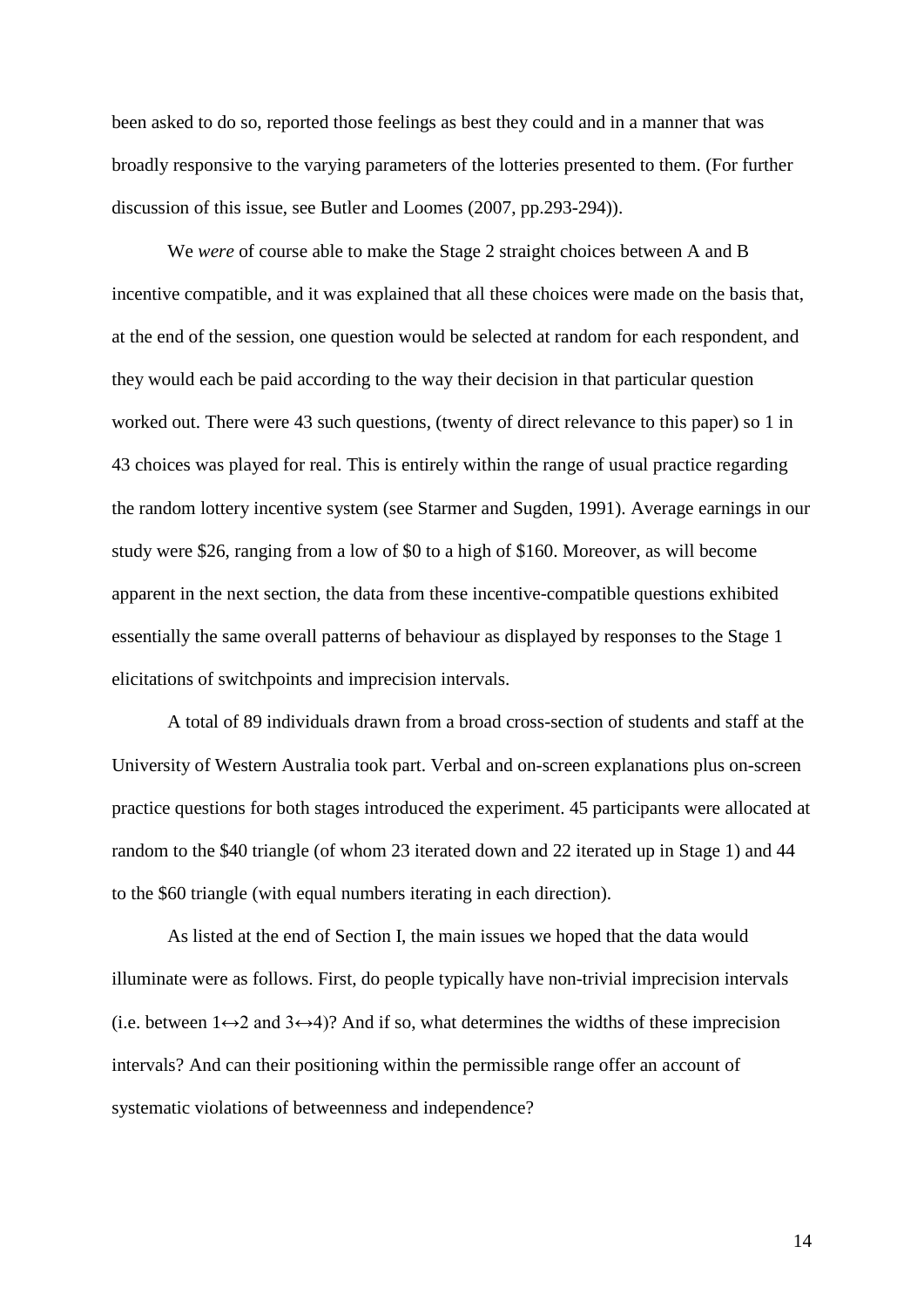#### **III. Results**

We begin with the Stage 2's incentive-compatible pairwise choice data. Table 1 reports, for each triangle and each gradient, the numbers of respondents who chose the riskier M lottery.

# TABLE 1 HERE

Reading *down* the rows, things were much as virtually every model would lead us to expect: as the gradient increased, the L lottery became less favourable, and more respondents chose M.[6](#page-25-5)

However, when we read *along* the rows from left to right, we find the kind of patterns consistent with the 'usual' departures from EU. There is not much to see in the top row for each triangle, but for the other three gradients in each triangle, there was a clear trend for the numbers of M choices to increase as the lotteries move towards the bottom right hand corner. A within-subject analysis of those choices shows that the numbers choosing  $L_1$  and  $M_4$ outnumbered those choosing  $M_1$  and  $L_4$  to an extent that was significant at the 1% level in all six comparisons (using a McNemar exact binomial test). This is consistent with a significant degree of fanning out. Indeed, at the level of the individual, 45 of the 89 subjects satisfied *strict* fanning out, while just two satisfied strict fanning in.

Violations of betweenness were also in evidence, directly and indirectly. In the case of the \$60 triangle, there were two direct tests. When the gradient was  $\frac{1}{2}$ , the straight line joining  $M_3$  to its L counterpart passed through  $M_5$ , and when the gradient was 2, the straight line joining  $M_2$  to *its* L counterpart also passed through  $M_5$ . In the first of these cases, there were very few M choices at all, so the fact that 10 out of 44 chose  $M_5$  over L as opposed to 6 choosing  $M_3$  over the same L is consistent with convex indifference curves but is not a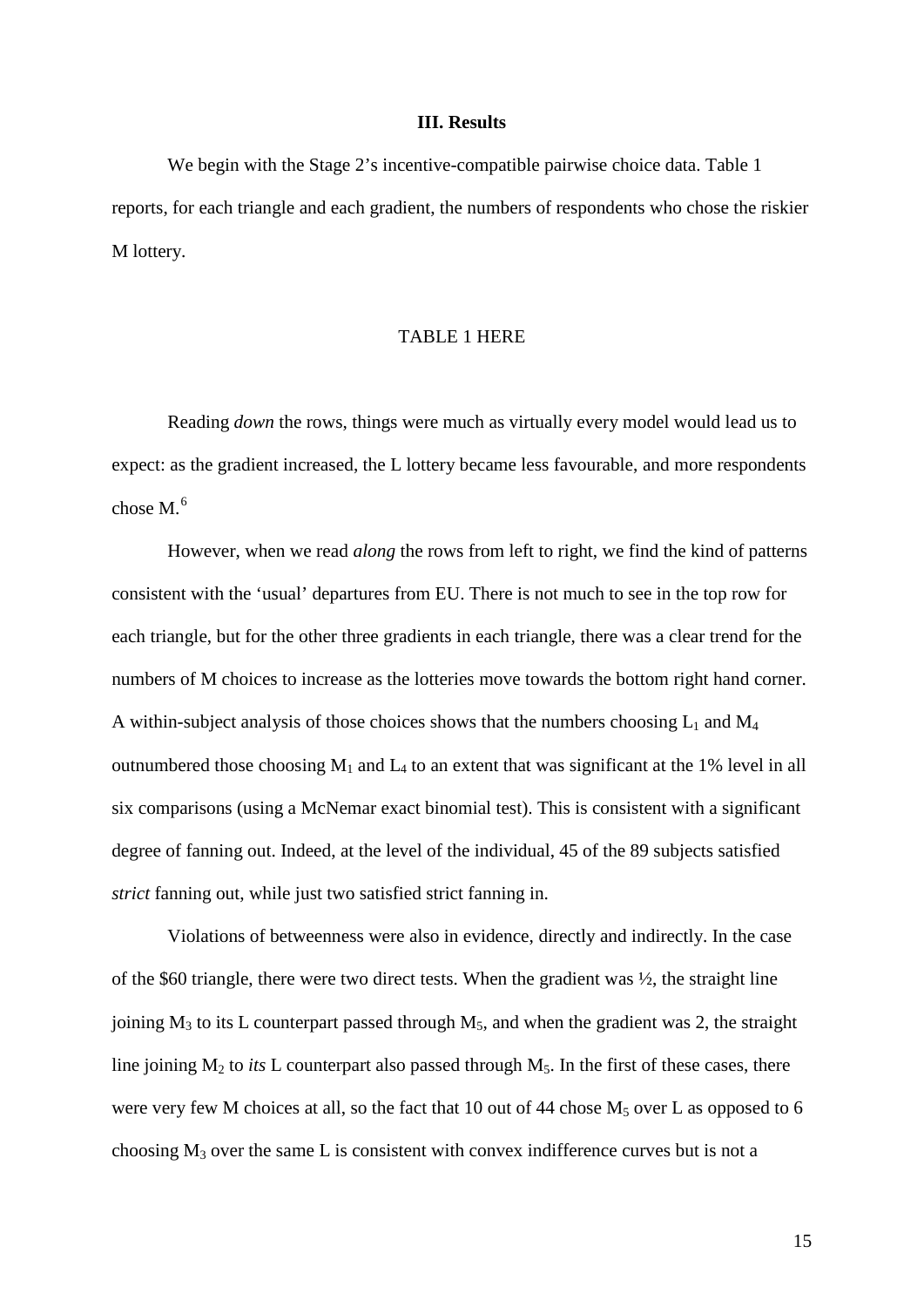statistically significant difference. However, as Table 1 reports, when the gradient was 2, 32 out of 44 respondents chose  $M_5$  compared with just 21 who chose  $M_2$ , and this asymmetry in the direction consistent with convex indifference curves was significant at the 1% level.

In the \$40 triangle, the tests were less direct, but the results pointed to the same conclusions. Consider first M<sub>2</sub> and the straight line with gradient 1<sup>2</sup>/<sub>3</sub> linking it to L<sub>2</sub> = (x<sub>2</sub>, 0.96; 0, 0.04). This line passes just to the left of  $M_5$  – it goes through  $(x_3, 0.2; x_2, 0.64; 0, 0.4)$  $0.16$  – but there is little space between it and the straight line of the same gradient joining  $M_5$ to  $L_5 = (x_2, 0.92; 0, 0.08)$ . Yet there were 22 respondents choosing  $M_5$  over that  $L_5$  as opposed to just 9 choosing  $M_2$  over the corresponding  $L_2$ , with the within-subject asymmetry registering as significant at the 1% level. In case this might be attributed to some very acute fanning out in that thin slice of the triangle, consider  $M_2$  and the gradient  $2\frac{1}{2}$  which links it to  $(x_2, 0.84; 0, 0.16)$ . This straight line passes to the *right* of M<sub>5</sub> through  $(x_3, 0.2; x_2, 0.56; 0,$  $(0.24)$  – that is, by the same distance to the right that the previous line passed it to the left – so that any fanning out effect while maintaining linearity might be expected to favour  $M_2$  more than M<sub>5</sub>. But once again Table 1 shows that M<sub>5</sub> was chosen much more often – by 31 as opposed to 17 respondents; and once again the asymmetry was significant at the 1% level.

Overall, then, when viewed from the perspective of deterministic models, the patterns of choice in Stage 2 appear entirely consistent with a model of convex indifference curves fanning out as if from some point to the south-west of their respective triangles. But how far do such patterns also show up in the Stage 1 data? And to what extent were they predicted by the sorts of propositions about imprecision discussed earlier?

Table 2 shows the data analogous to those in Table 1, but this time drawn from individuals' responses to the Stage 1 iterative procedure. The one additional complication is that with the Stage 1 procedure we may occasionally observe the  $2 \leftrightarrow 3$  switching point coincide with the relevant pre-set L lottery. In such cases, we have counted this as half a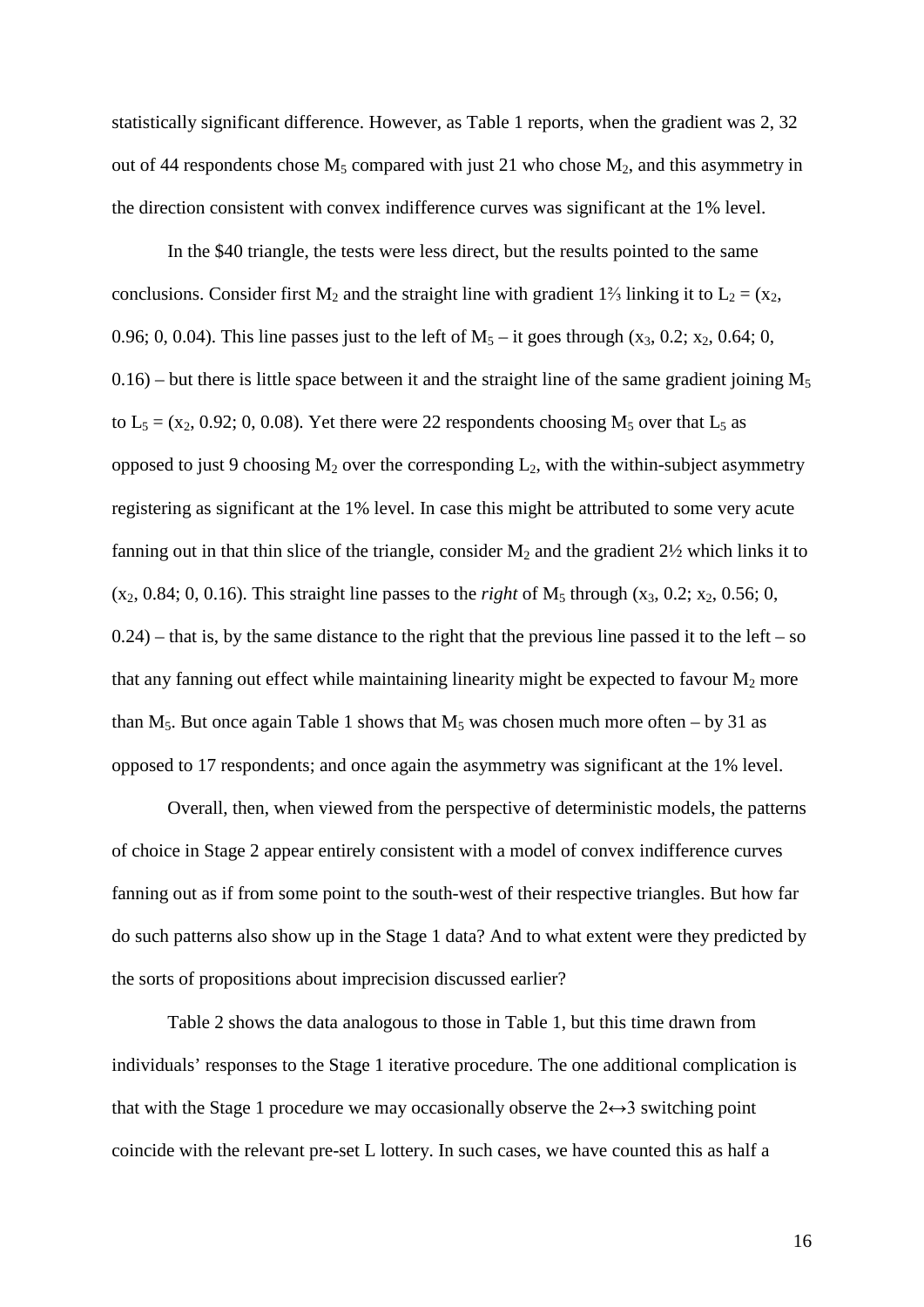choice of each option. Of necessity, the data in Table 2 must be more regular than those in Table 1 when it comes to reading down the columns, with at least as many choices of M at steeper gradients as at shallower ones. However, the important issue is the pattern reading along the rows. And as far as fanning out is concerned, the picture here is even sharper than it was in Table 1: for all four gradients in both triangles, the differences between  $M_1$  and  $M_4$ patterns of choice are significant at the 1% level.

### TABLE 2 HERE

The picture is not quite so sharp with respect to violations of betweenness. Making the same comparisons as in Table 1, all four disparities were in the direction consistent with convex indifference curves near the bottom edge. However, once again there were relatively few M choices in the \$60 triangle when the gradient was ½, so that the difference (8.5 of 44 against 7 of 44) was not statistically significant. By contrast, when the gradient was 2, the asymmetry (35.5 of 44 against 20 of 44) was again significant at the 1% level. Meanwhile in the \$40 triangle, the two comparisons between  $M_2$  and  $M_5$  when the lines from  $M_2$  with gradients 1⅔ and 2½ pass either side of M5 produced one difference that was significant at 10% and another that just failed to be significant at that level.

However, with the iterative procedure we are not confined to looking just at preferred choices: with these data we can not only examine the behaviour of the  $2 \leftrightarrow 3$  switch-points, but also the widths and locations of the intervals of imprecision around those points. When reporting these results, we shall refer to the mean index values of the various switching points. These index numbers can be best understood with reference to the triangle as follows: the top left point has the value 100 and the numbers fall to 0 at the right angle, and then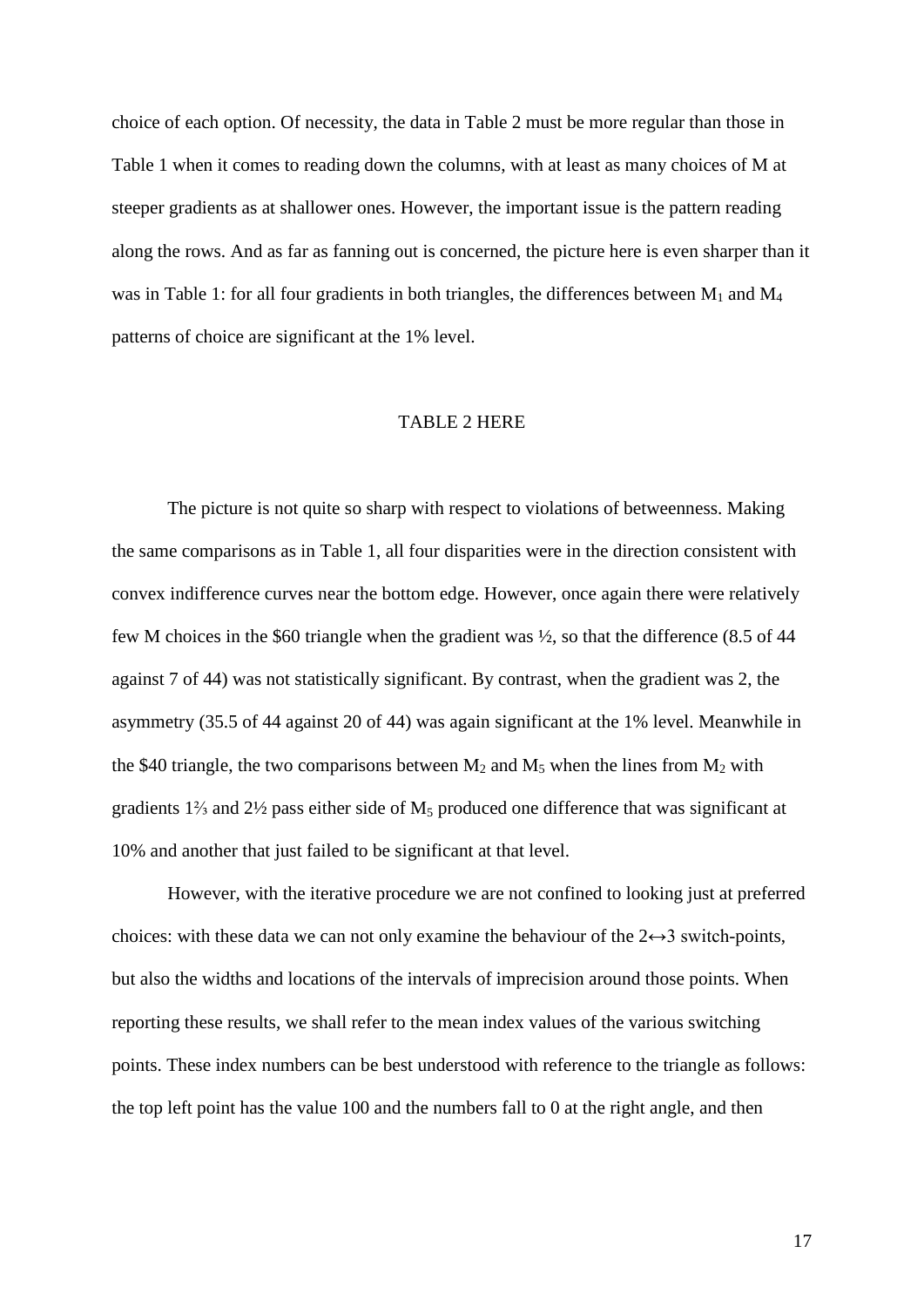become progressively more negative as we move along the bottom edge, with the bottom right corner taking the value -100.

Table 3 reports the mean switch-points for all M lotteries in both triangles, as well as (in bold) the implied gradients of straight lines connecting the M lotteries to their respective mean switch-point L lotteries. The mean intervals between the  $3 \leftrightarrow 4$  and the  $1 \leftrightarrow 2$  switchpoint L lotteries are also computed. What do these data show?

#### TABLE 3 HERE

We begin by considering the lotteries on the hypotenuse of both triangles. The gradients from these M's to their  $2 \leftrightarrow 3$  switch-point L lotteries get progressively less steep as we go from  $M_1$  to  $M_4$ : in the A\$40 triangle, the gradients fall from 3.25 to 0.68, while in the \$60 triangle, the corresponding fall is from 2.89 to 0.56. This pattern of strict fanning-out corresponds with the patterns of choice reported in Tables 1 and 2.

The data also enable us to see that, holding the permissible range constant, the distance between the fixed lottery and the edge upon which the equivalence response is recorded does not seem to systematically influence the width of the imprecision interval. If we use the length of the straight lines connecting  $M_1-M_4$  to their respective  $2 \leftrightarrow 3$  switch points as a rough estimate of that distance<sup>[7](#page-25-6)</sup>, then in both triangles  $M_4$  would be closest to the relevant edge, followed by  $M_3$ , then  $M_1$ , with  $M_2$  furthest away, these last distances being between 75% and 100% greater than those for the respective  $M_4$ 's. But the widths of the intervals between  $1 \leftrightarrow 2$  and  $3 \leftrightarrow 4$  did not follow that pattern. Rather, as Table 3 shows, within a given triangle all four interval widths were very similar and there were no significant differences between any two of them. Moreover, in relation to the intervals between  $L^+$  and L, the positions of the imprecision intervals were remarkably stable, as Table 4 shows.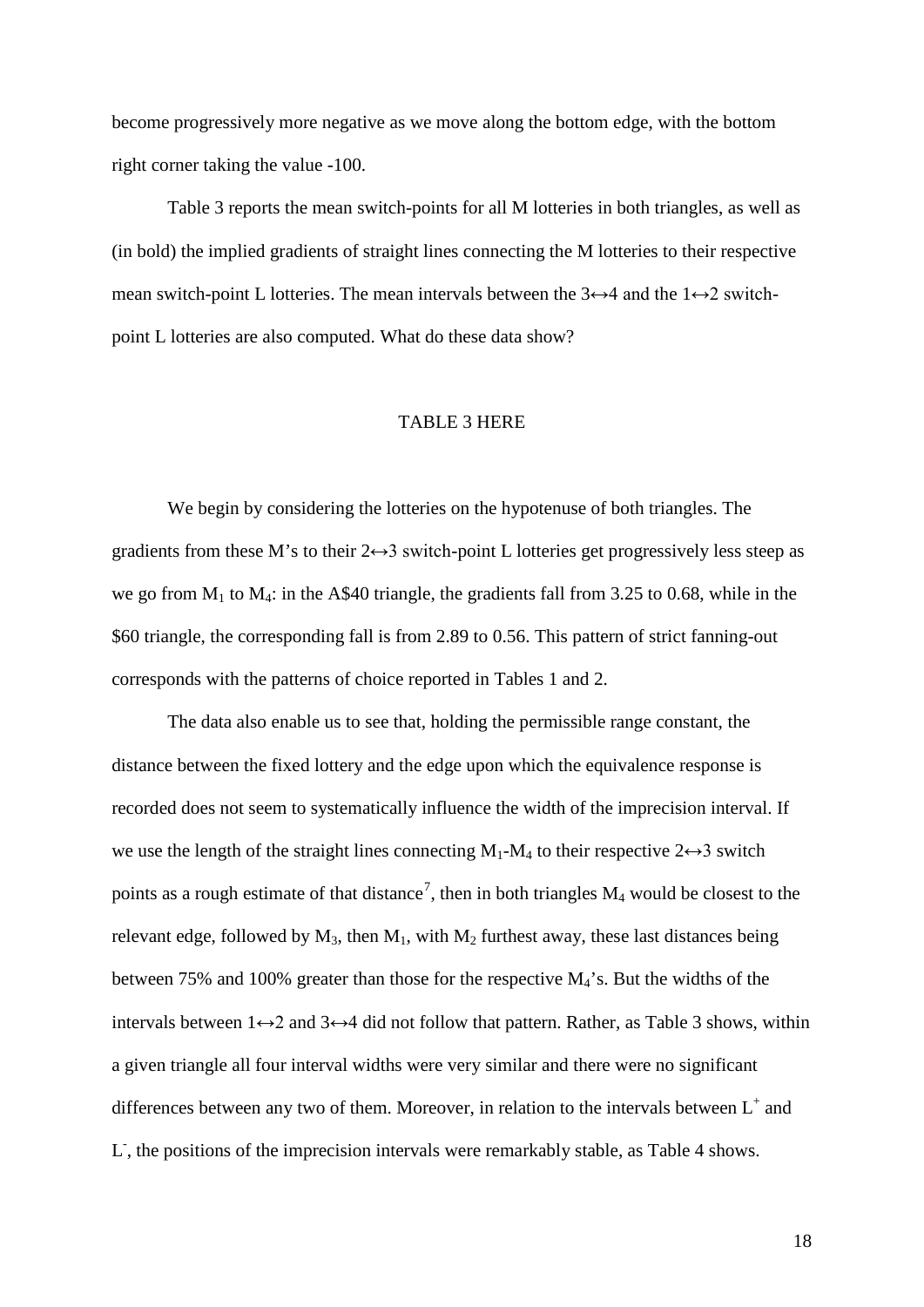# TABLE 4 HERE

For  $M_1-M_4$  in the \$40 triangle, the range over which the M lottery is definitely preferred lies between 20.4 and 27.6 points of the corresponding dominated L, while the range over which the L lottery is definitely preferred lies between 50.7 and 56.3 points of the L which dominates M. So as we go from  $M_1$  to  $M_4$  and as the positions of  $L^+$  and  $L^-$  and the 100-point ranges between them shift, so too do the positions of the intervals between  $1 \leftrightarrow 2$ and  $3 \leftrightarrow 4$  and the  $2 \leftrightarrow 3$  switch-points. The \$60 triangle exhibits similar behaviour, except that, with  $x_3$  being larger, the ranges over which M is definitely preferred are wider and the ranges over which L is definitely preferred are narrower. So increasing  $x_3$  while keeping  $x_2$ and x1 constant had the effect of increasing the *widths* of all of the imprecision intervals and systematically shifted the location of those intervals. At the same time, the *positions* of those intervals within each  $L^+$  to  $L^-$  range were as stable for the \$60 triangle as for the \$40 triangle.

The finding that the widths of the imprecision intervals are more a function of the  $L^+$ to L<sup>-</sup> range than of the distance from an M to the equivalence edge is given further support by the data relating to  $M_5$ . Table 4 reports the actual intervals in the bottom row; but just above, in the row labelled  $(M_5)$ , these are converted to percentages to make them comparable with the M<sub>1</sub>-M<sub>4</sub> data. This shows that, as proportions of the relevant  $L^+$  to  $L^-$  range, all of the imprecision intervals within the same triangle are of much the same magnitude: 21-23 percentage points for the \$40 triangle, 25-2[8](#page-25-7) percentage points for the \$60 triangle.<sup>8</sup>

What the  $M_5$  row also shows is a tendency for the position of the imprecision interval to be shifted slightly relative to its position for  $M_1-M_4$ : with  $M_5$ , a relatively larger proportion of the range is associated with a definite preference for M and a correspondingly smaller proportion represents a definite preference for L. This is in line with our conjecture that for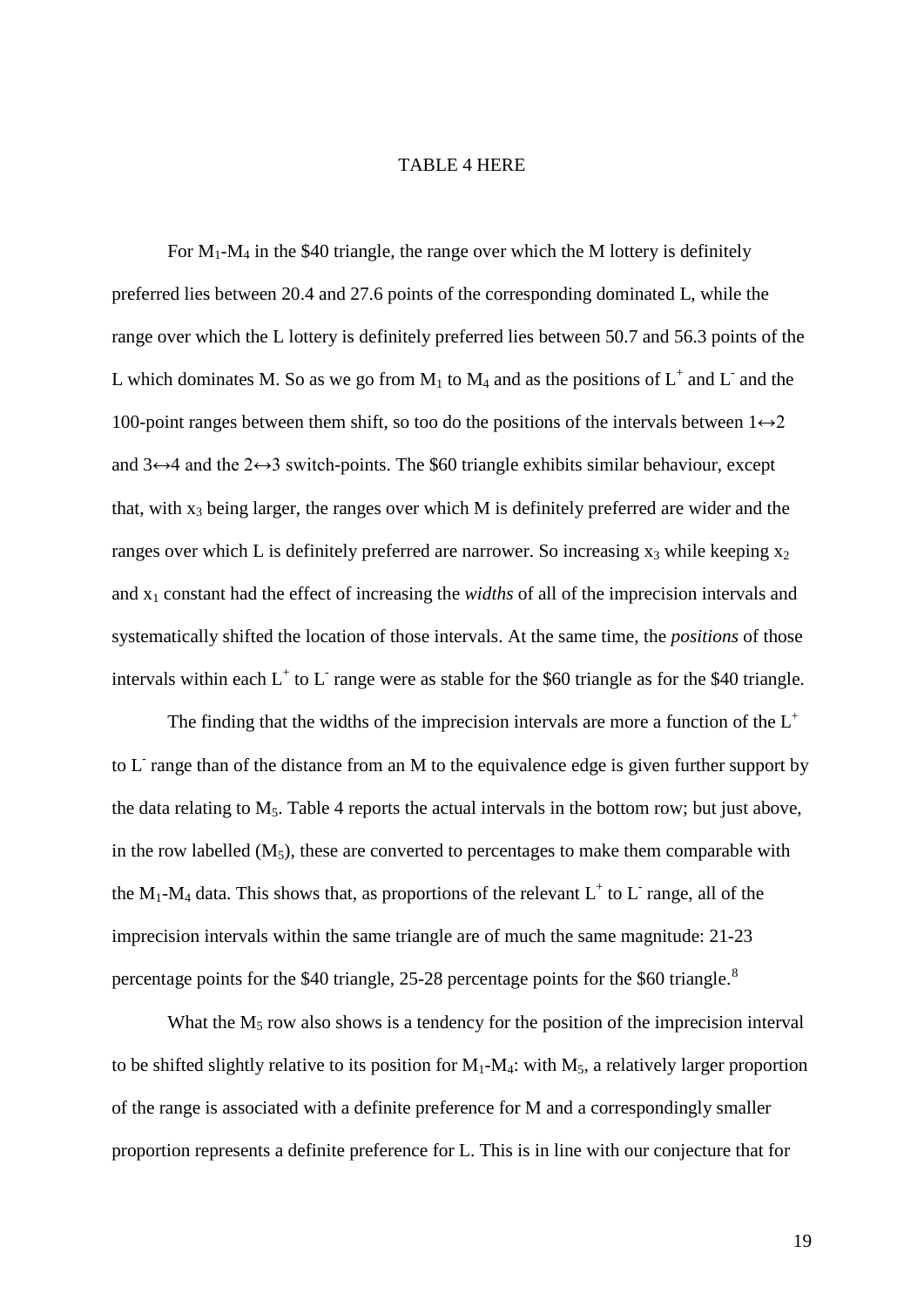M5 the imprecision interval would be pushed in a clockwise direction, producing an effect that looks like a violation of betweenness consistent with convex indifference loci near the bottom edge.

Figures 4 and 5 depict the overall patterns of responses in terms of lines from the M lotteries to their respective  $2 \leftrightarrow 3$  switch point L lotteries. These figures are based on the mean values of 45 and 44 subjects respectively. For simplicity, these lines are drawn straight, but the fact that the  $M_5$  line has a shallower slope than might be extrapolated from its position relative to  $M_2$  and  $M_3$  – and indeed, the fact that in the \$60 triangle the  $M_5$  line actually crosses the  $M_2$  line – suggests that if one were to wish to impose an indifference map of the kind typical of deterministic theories, the best fit for an 'average' subject would be one which involved curves that are convex near the bottom edge and fanning out from the south-west of the triangle: that is, the kind of configuration which some RDEU models are able to generate.

#### **IV. Concluding Remarks**

It might be argued that the violations of independence and betweenness discussed in this paper can be explained just as well by one of the class of RDEU models as by the model of imprecision we have investigated. So what are the arguments for and against adding this imprecision model to the existing catalogue of theories?

The first argument *for* so doing is that although RDEU models may be *technically* capable of accommodating these patterns, they could be regarded as behaviourally implausible: in particular, the process of converting probabilities into the decision weights required to fit the data is one which is quite complex (as anyone who has tried to teach the notion to students will know). By contrast, the imprecision model is behaviourally very simple – indeed, for some theorists' tastes it has, if anything, too *little* structure. Despite its modest assumptions, it can make refutable, but not refuted, predictions.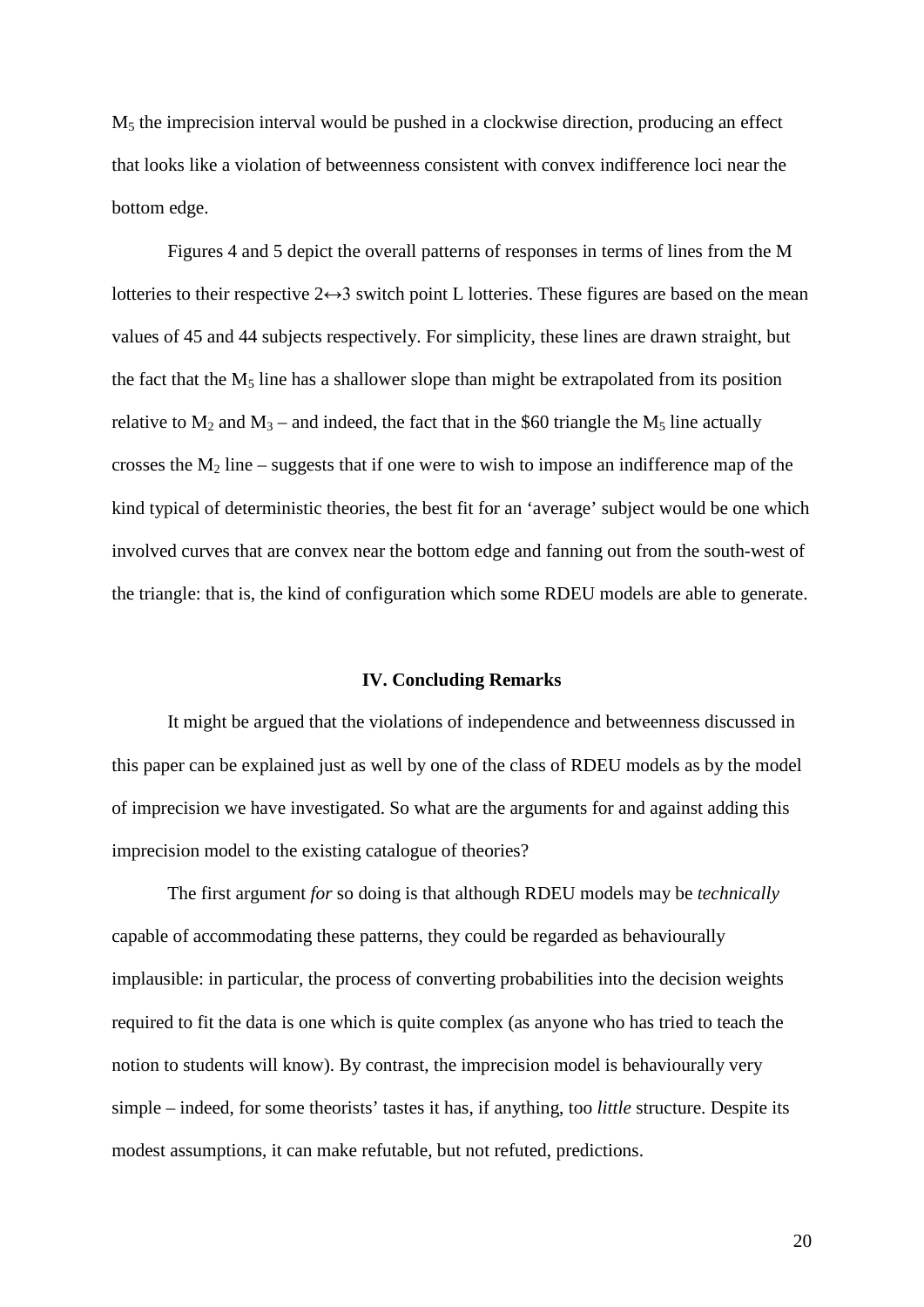Second, the imprecision model can explain other phenomena – most notably, the two opposite forms of the preference reversal phenomenon described in Butler and Loomes (2007) – which RDEU models simply cannot deal with. While it may be that ultimately no single model can be expected to account for *all* behaviour in all contexts, it does seem reasonable to expect one model to capture the key phenomena generated by the same subjects performing similar tasks in the course of a single experiment. A relatively simple descriptive model of imprecision is able to accommodate a variety of 'anomalies' that have defied capture by any one of the many alternative deterministic models developed to date.

There are limitations, of course. For example, it is not (yet) obvious how to apply the model to decisions involving more than three payoffs, or where there are larger choice sets. Nevertheless, what the model and the data presented above clearly suggest are that imprecision *is* a feature of many people's preferences and that there *is* some potential for explaining regularities in behaviour in terms of such imprecision. There may be a good deal more work to be done to investigate the scope and limitations of such models, but the present paper, in conjunction with Butler and Loomes (2007), gives grounds for believing that this may be a useful line of enquiry to pursue.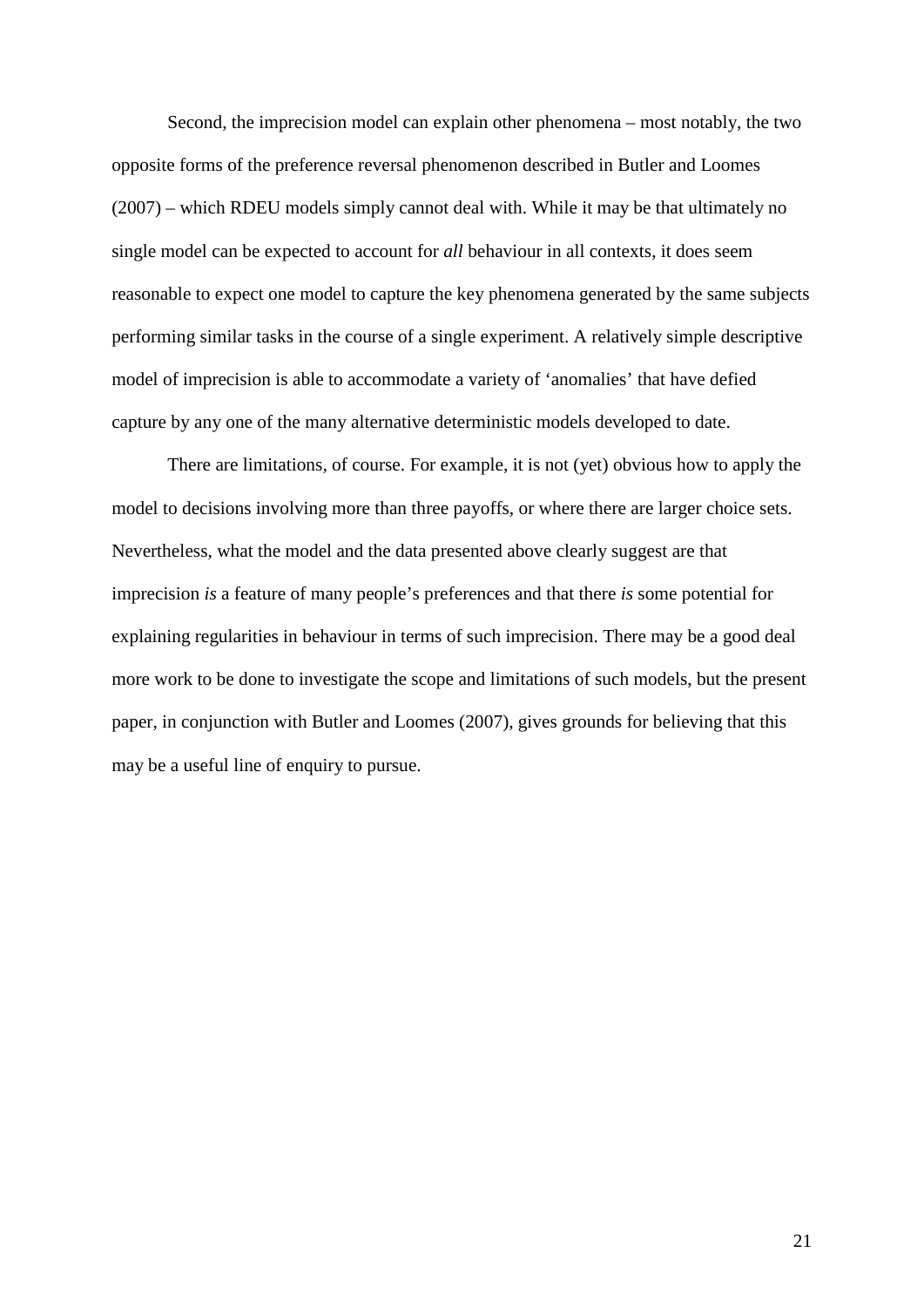### **References**

Bardsley, N., Cubitt, R., Loomes, G., Moffatt, P. and Starmer, C. (2009), *Experimental Economics: Rethinking the Rules*, Princeton University Press.

Bateman, I., Carson, R., Day, B., Hanemann, M., Hett, T., Hanley, N., Jones-Lee, M., Loomes, G., Mourato, S., Ozdemiroglu, E., Pearce, D., Swanson, J. and Sugden, R., (2002), *Economic Valuation with Stated Preference Techniques: A Manual*, Edward Elgar, Cheltenham.

Bateman, I., Day, B., Loomes, G. and Sugden, R. (2007) Can Ranking Techniques Elicit Robust Values? *Journal of Risk and Uncertainty*, **34**, 49-66.

Blavatskyy, P. (2009) Preference Reversals and Probabilistic Decisions, *Journal of Risk and Uncertainty*, **39**, 237-250.

Blavatskky, P. (2011) A Model of Probabilistic Choice Satisfying First-Order Stochastic Dominance, *Management Science*, doi10.1287/mnsc.1100.1285

Blavatskyy, P. and Kohler, R. (2009) Range Effects and Lottery Pricing, *Experimental Economics*, **12**, 332-349.

Buschena, D. and Zilberman, D. (1999) Testing the Effects of Similarity on Risky Choice: Implications for Violations of Expected Utility, *Theory and Decision*, 46, 253-80.

Butler, D. and Loomes, G. (2007) Imprecision as an Account of the Preference Reversal Phenomenon, *American Economic Review,* **97**, 277-297.

Camerer, C. (1995) Individual Decision Making. In *Handbook of Experimental Economics*, eds Kagel, J. and Roth, A., Princeton University Press.

Kahneman, D. and Tversky, A. (1979) Prospect theory: An Analysis of Decision under Risk, *Econometrica*, **47**, 263-291.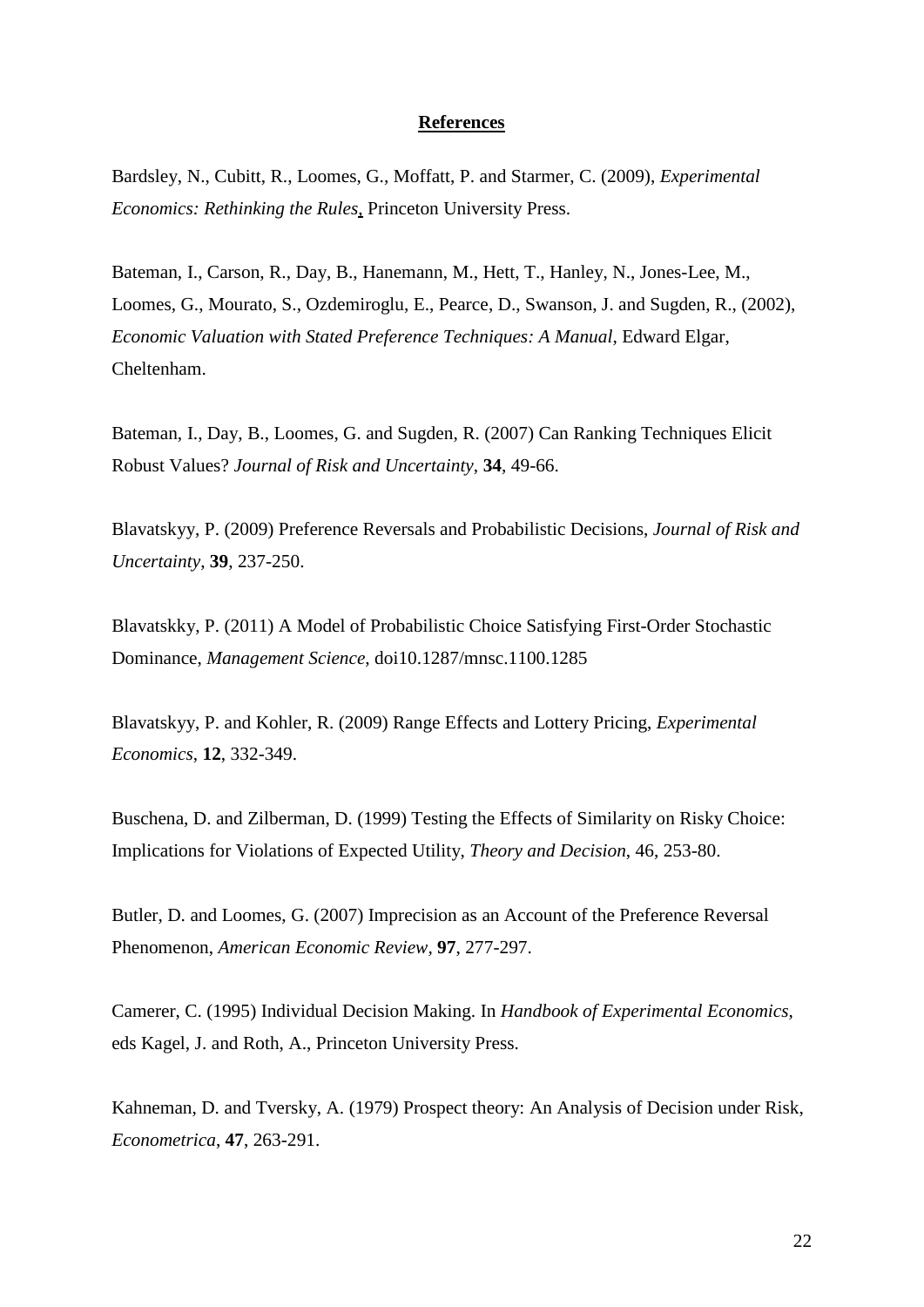Loomes, G. (2005) Modelling the Stochastic Component of Behaviour in Experiments: Some Issues for the Interpretation of Data, *Experimental Economics*, **8**, 301-323.

Loomes, G. (2006) (How) Can We Value Health, Safety and the Environment? *Journal of Economic Psychology*, **27**, 713-36.

Loomes, G. and Sugden, R. (1982) Regret Theory: An Alternative Theory of Rational Choice under Uncertainty, *Economic Journal*, **92**, 805-824.

Machina, M. (1982) Expected Utility Theory without the Independence Axiom, *Econometrica*, **50**, 277-323.

McCrimmon, K. and Smith, M. (1986) Imprecise Equivalences: Preference Reversals in Money and Probability, *Working Paper 1211*, University of British Columbia.

Parducci, A. and Wedell, D. (1986) The Category Effect with Rating Scales: Number of Categories, Number of Stimuli, and Method of Presentation, *Journal of Experimental Psychology: Human Perception and Performance*, **12**, 496-516.

Starmer, C. (2000) Developments in Non-Expected Utility Theory: The Hunt for a Descriptive Theory of Choice under Risk, *Journal of Economic Literature*, **38**, 332-82.

Tversky, A. and Kahneman, D. (1986) Rational Choice and the Framing of Decisions, *Journal of Business*, **59**, 251-278.

Wilcox, N. (2008) Stochastic models for binary discrete choice under risk: A critical primer and econometric comparison. In J. C. Cox and G. W. Harrison, eds., Research in Experimental Economics Vol. 12: Risk Aversion in Experiments pp. 197-292. Bingley, UK: Emerald.